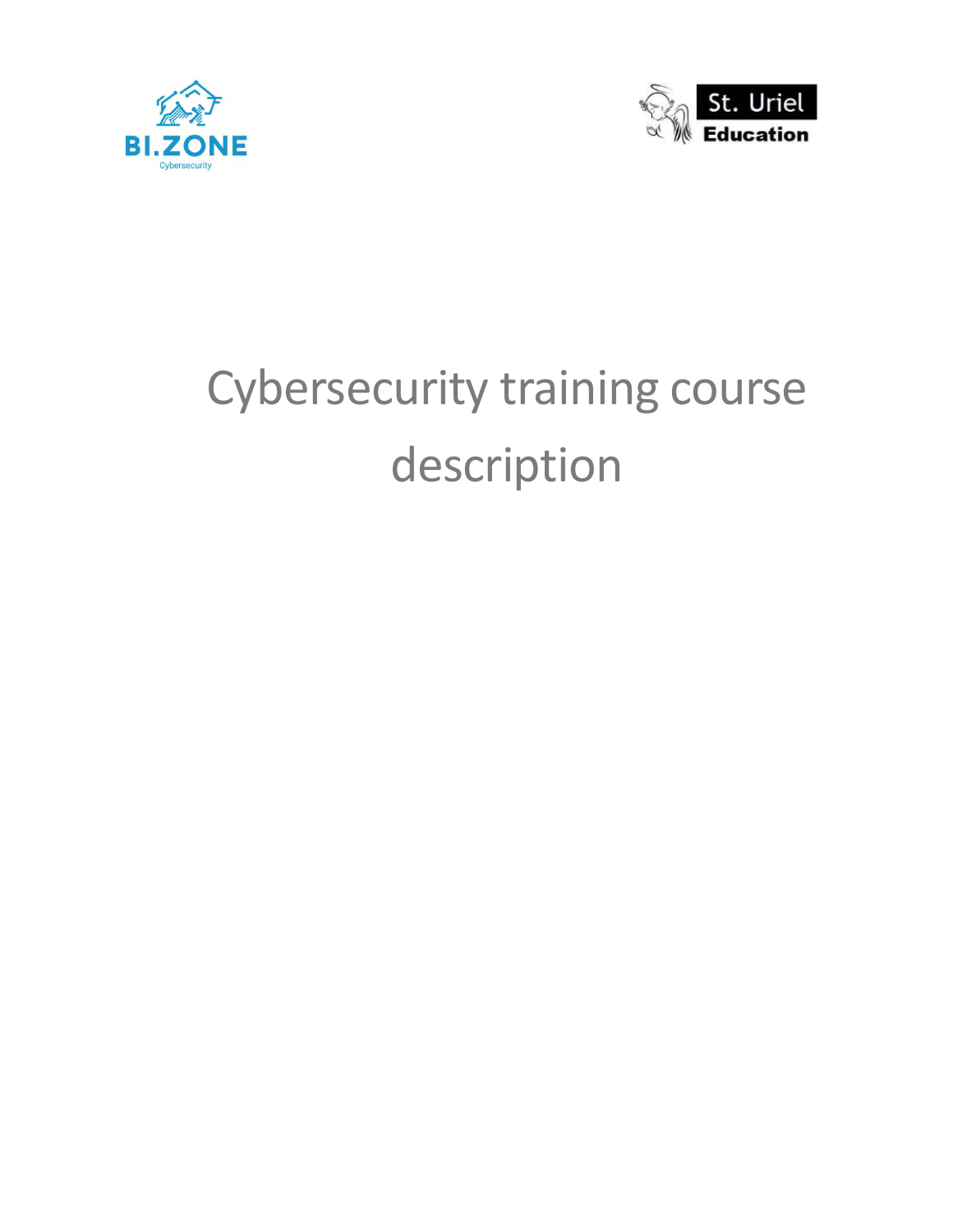

## Table of content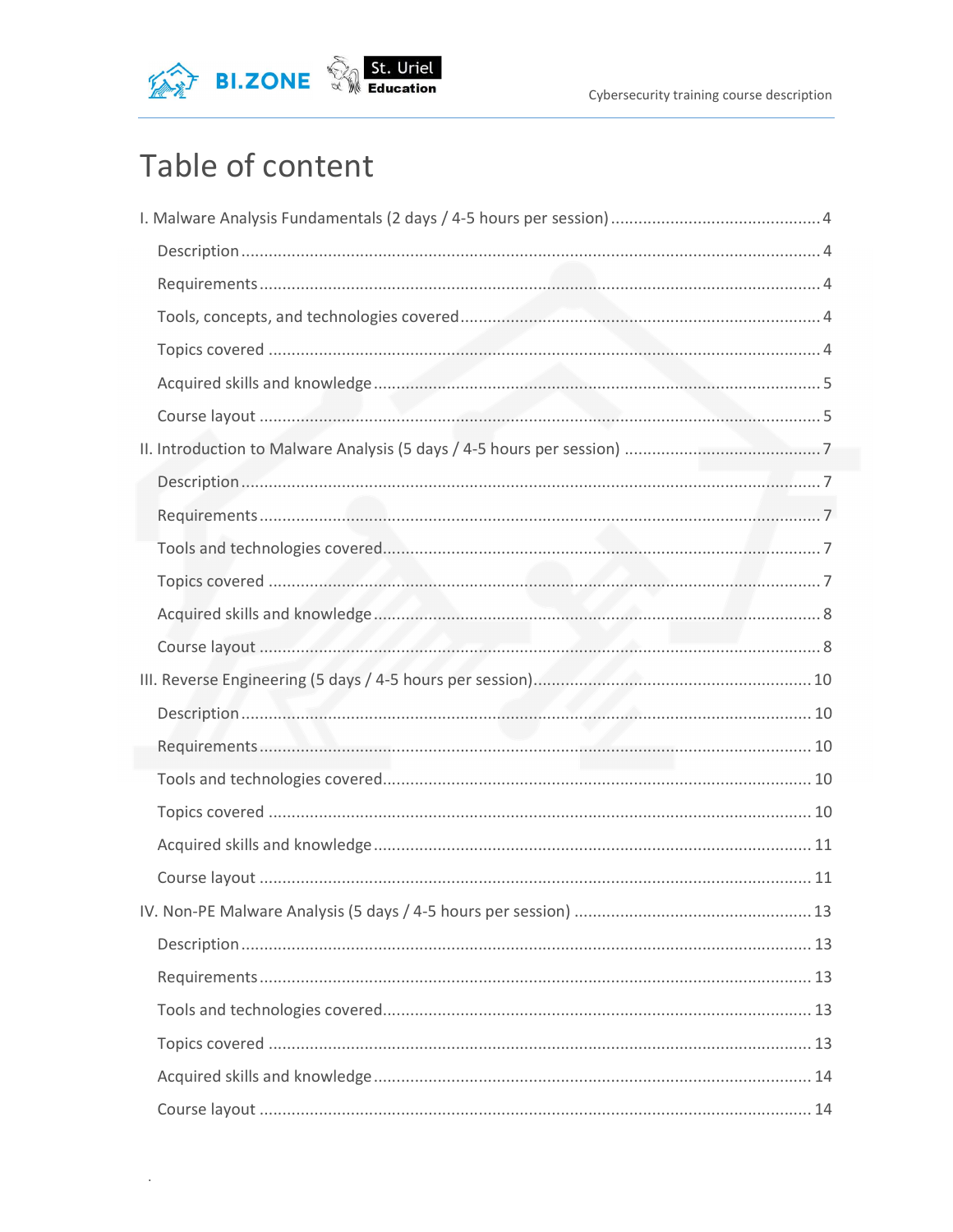



 $\cdot$ 

| V. Basic Digital Forensics and Incident Response (5 days / 4-5 hours per session) 16      |  |
|-------------------------------------------------------------------------------------------|--|
|                                                                                           |  |
|                                                                                           |  |
|                                                                                           |  |
|                                                                                           |  |
|                                                                                           |  |
|                                                                                           |  |
| VI. Advanced Digital Forensics and Incident Response (5 days / 4-5 hours per session)  19 |  |
|                                                                                           |  |
|                                                                                           |  |
|                                                                                           |  |
|                                                                                           |  |
|                                                                                           |  |
|                                                                                           |  |
|                                                                                           |  |
| VIII.                                                                                     |  |
|                                                                                           |  |
| Topics 24                                                                                 |  |
|                                                                                           |  |
|                                                                                           |  |
|                                                                                           |  |
| IX.                                                                                       |  |
|                                                                                           |  |
|                                                                                           |  |
|                                                                                           |  |
|                                                                                           |  |
|                                                                                           |  |
|                                                                                           |  |
|                                                                                           |  |
| Х.                                                                                        |  |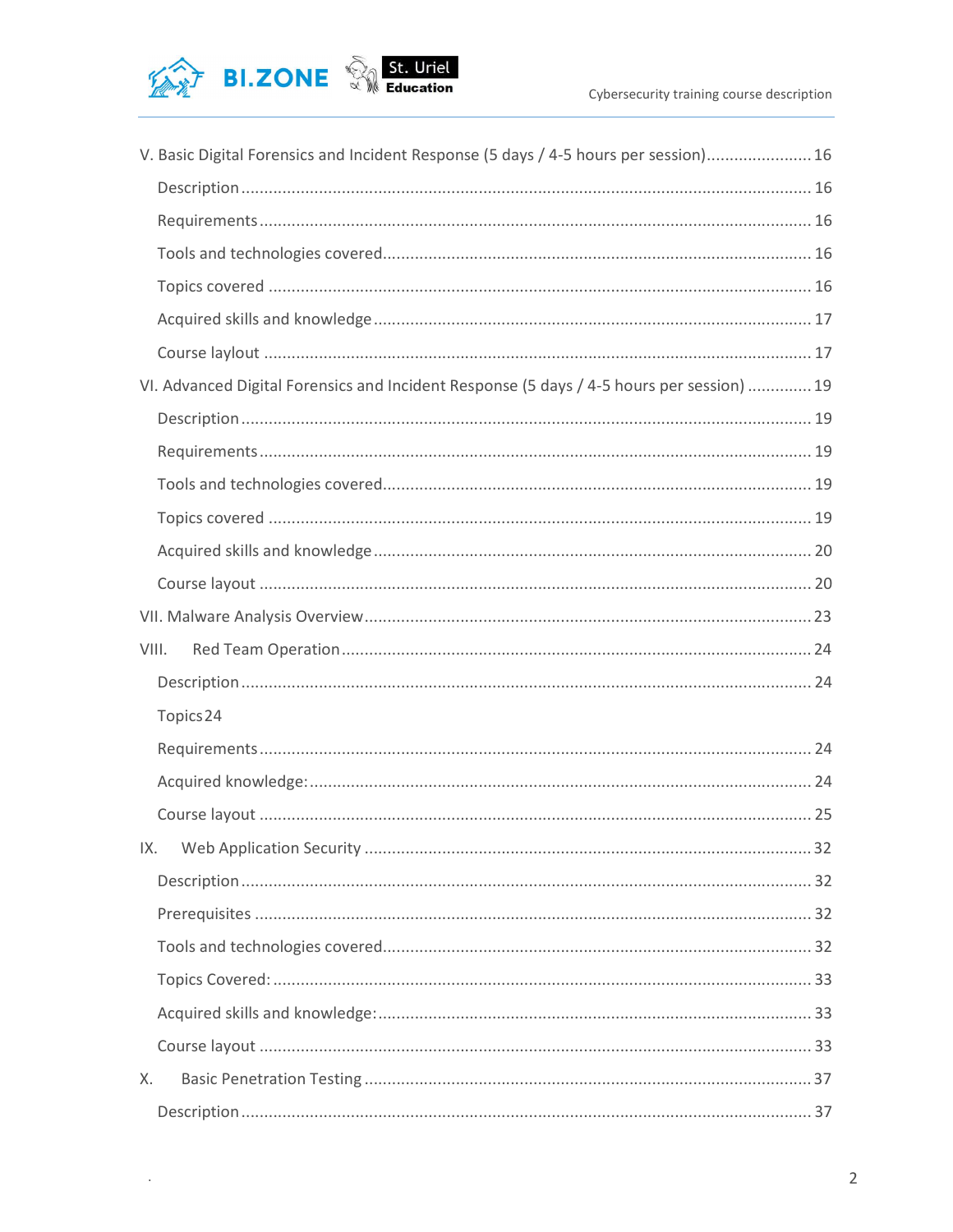

 $\cdot$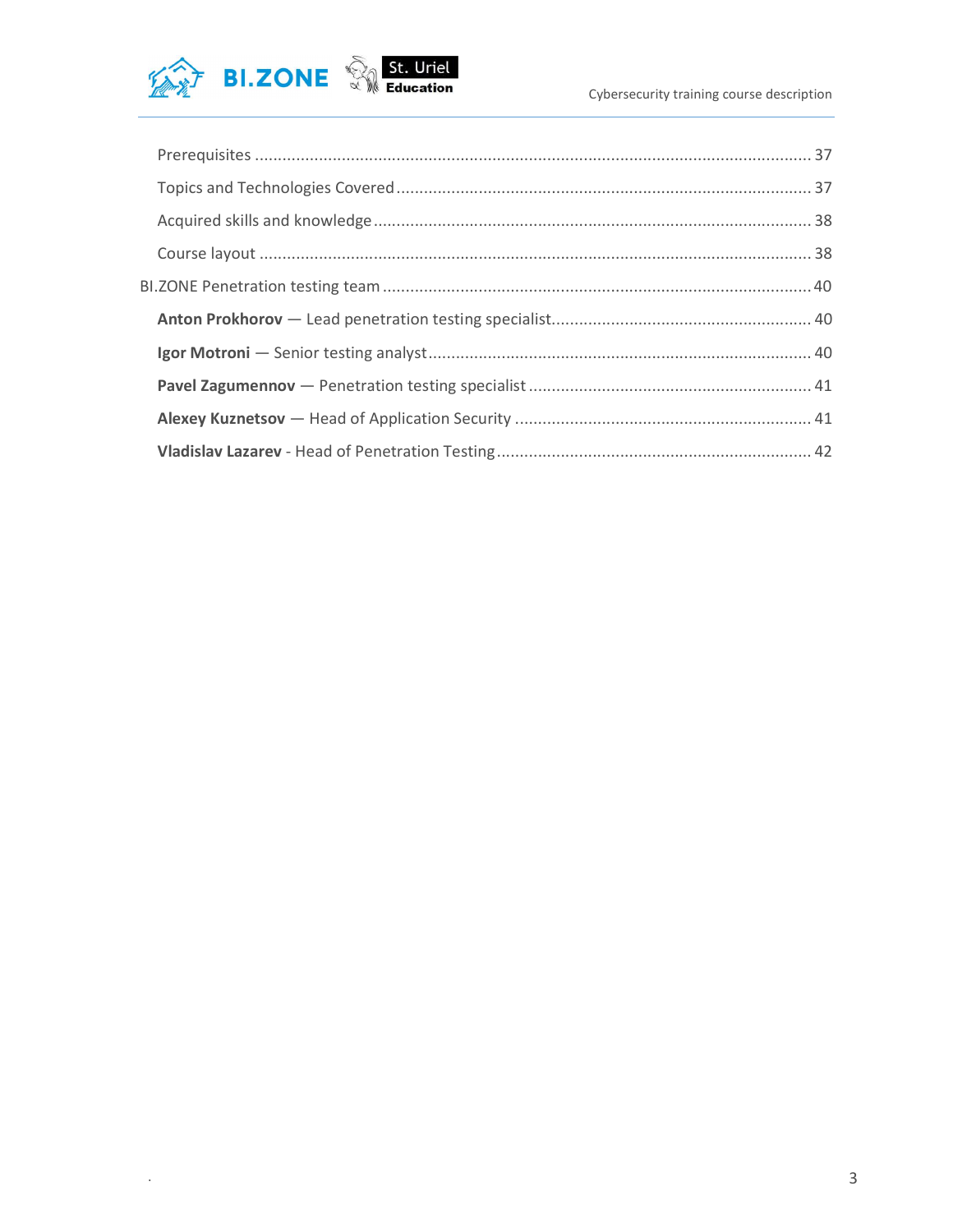

## I. Malware Analysis Fundamentals (2 days / 4-5 hours per session)

## Description

The course introduces participants to the basic concepts of malware analysis (such as analysis methods, targets, and goals) and covers the evolution of this type of software. The participants will also learn about modern classification of malware by studying the standard behaviour of a malicious program and the techniques it utilizes. During the course, we will talk about malware analysis labs: how they are set up and what tools have to be used. We will also talk about modern solutions for protection against malware.

### Requirements

No background in malware analysis is required. Experience in system programming is recommended.

### Tools, concepts, and technologies covered

- Malware Analysis
- Malware Analysis Lab
- Virtual machine
- VMware
- MITRE ATT&CK
- Antivirus
- IDS/IPS
- SIEM
- Sandbox
- OllyDbg
- IDA Pro
- Wireshark
- Process monitor
- PEStudio

### Topics covered

Targets and objectives of malware analysis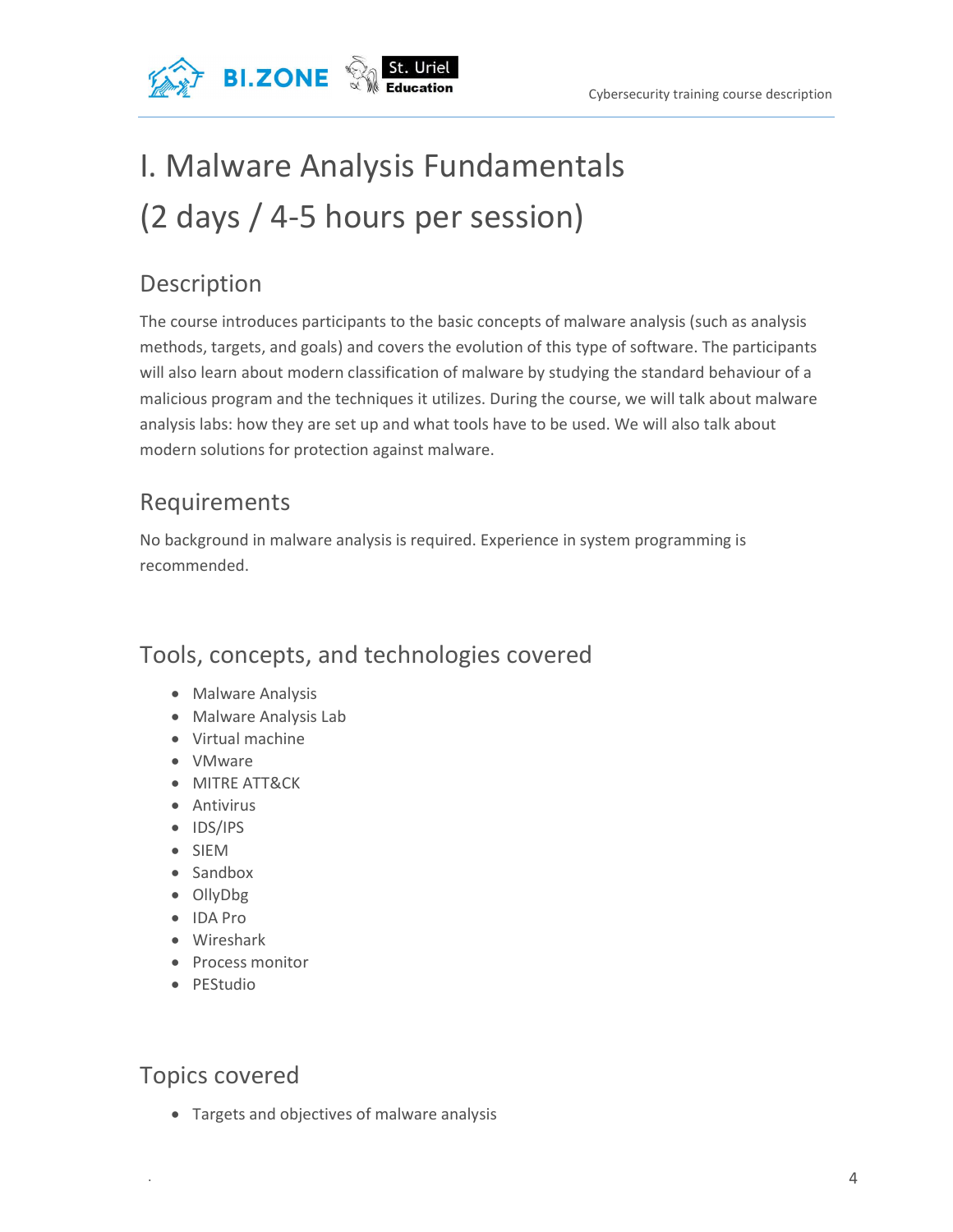

- Malware analysis methods
- Malware evolution and classification
- Malware behaviour in system
- MITRE ATT&CK
- Malware analysis lab
- External resource used in analysis
- Introduction to essential tools for malware analysis
- Principle of operation of modern anti-malware solutions

#### Acquired skills and knowledge

- Students will be able to determine the level of severity of malware files
- Students will be able to set up a malware analysis lab and install the necessary software
- Students will get familiar with malware analysis tools and will be able to determine the course of further research
- Students will be able to perform initial analysis of suspicious files using open platforms

#### Course layout

Day 1

During day 1, students will be introduced to the fundamentals of malware analysis. Understanding theory is necessary before studying the malware analysis as a practice.

Aside from examining the targets and objectives of malware analysis, we will cover various methods of analysis: static, behavioural, and code analysis. Students will also learn about the main types of malware, history of malware evolution, their distinct characteristics and purpose.

We will also examine typical attack scenarios and the impact of a malicious program on a target system. This part of the course will be concluded by an extended look at the MITRE ATT&CK matrix.

• Day 2

Analysis of malicious software is performed using a specific set of tools. This kind of software can offer full automation or semi-automation of the analysis. During day 2 of the course, we will examine the most essential of such tools. They are used for various methods of analysis.

Specifically, students will learn about web resources that are useful for early detection of malware type and its general functionality (e.g., VirusTotal, HybridAnalysis). Special attention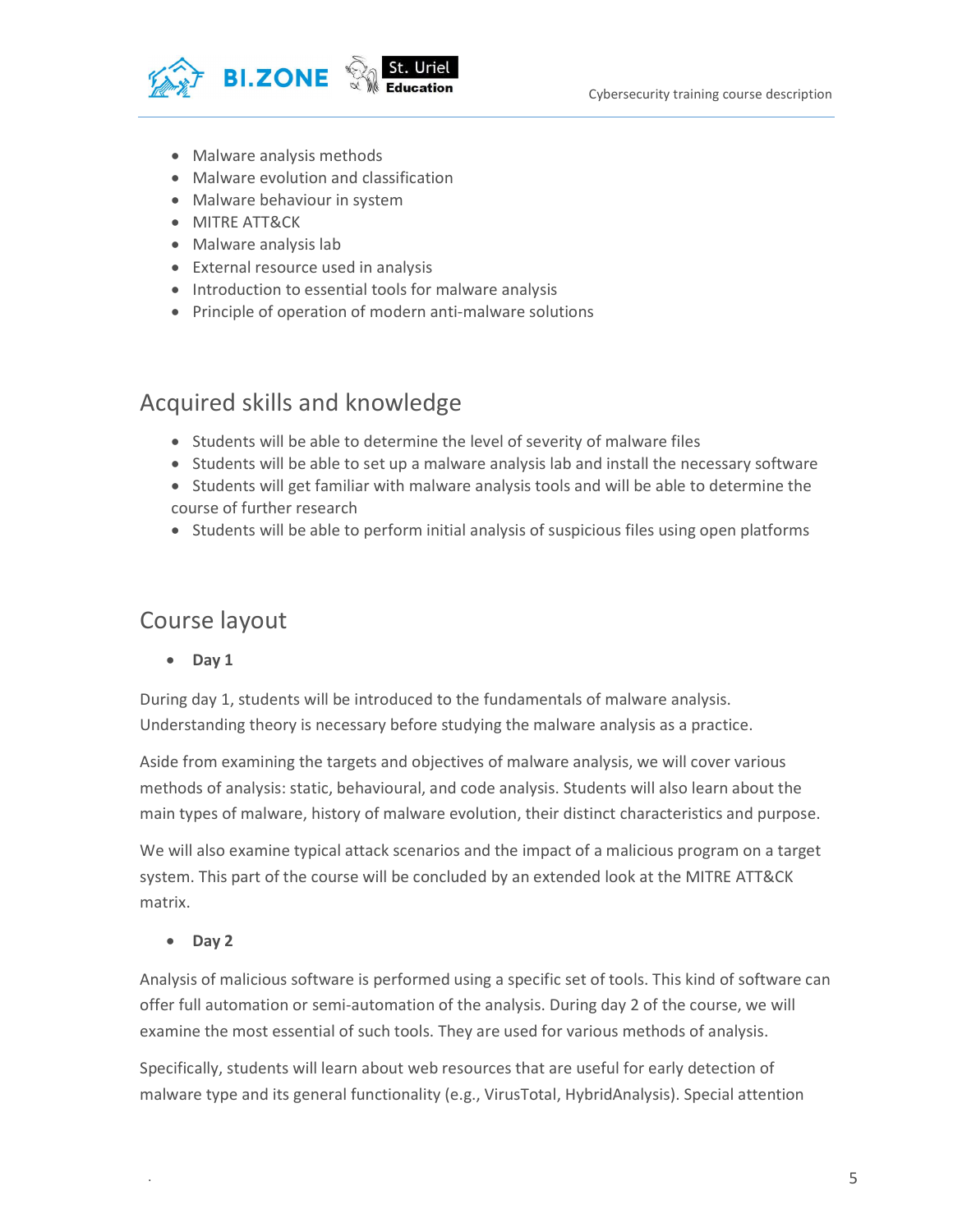

will be paid to the setup and configuration of one's own malware analysis lab that would contain all the tools necessary for research. The purpose of such laboratory is to isolate the research environment from the potential impact of the malicious program.

Students will also be familiarised with the features of modern protection solutions, specifically antivirus software: what it consists of, how it interacts with the system, and how a researcher can use it to track suspicious activity.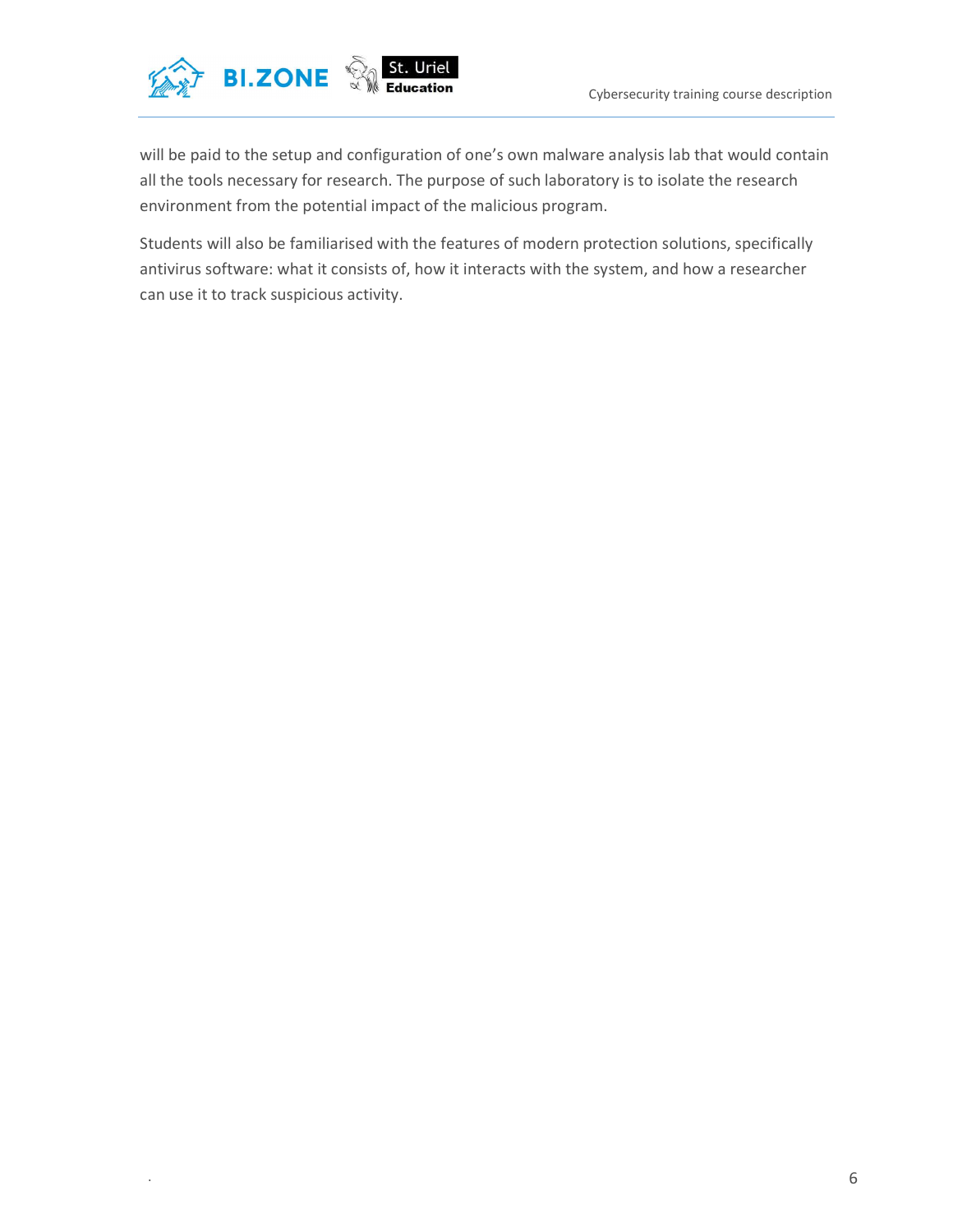

## II. Introduction to Malware Analysis (5 days / 4-5 hours per session)

## Description

The course covers the concepts and methods of static and behavioural malware analysis. Participants will familiarise themselves with the tools designed to analyse malware without running it (specifically, to obtain the files' metadata). Special attention will be paid to behavioural analysis tools: SysInternals utilities, sniffers, sandboxes, both proprietary and publicly available. In addition, architecture and some important components of modern Operating Systems (Windows, Linux) will also be covered.

## Requirements

Experience in system programming is required. Knowledge of a modern OS internals and network protocols is recommended. Students will be required to take a mandatory test to determine their knowledge level.

## Tools and technologies covered

- System API
- WinAPI
- Android API
- PEStudio
- file
- strings
- SysInternals
- Process Monitor
- APIMonitor
- Wireshark
- Fiddler
- VMray
- VirusTotal
- HybridAnalysis

### Topics covered

Modern OS architecture (Windows, Linux)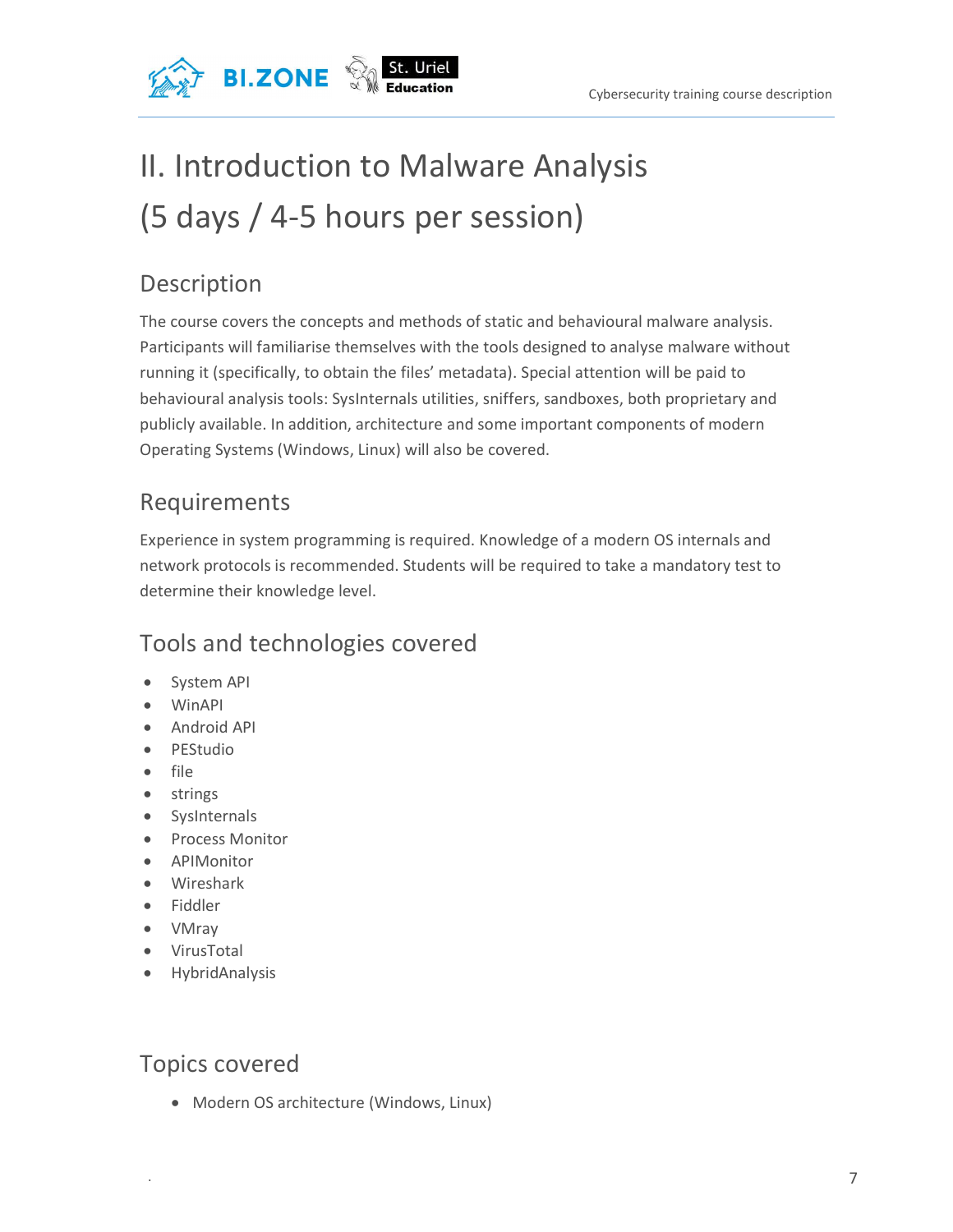

- Components of modern OSs relevant to an analysis
- The concepts of static and behavioural malware analysis
- Files' metadata acquisition and processing
- SysInternals tools
- Malware traffic research
- Sandboxes
- Static and behavioural analysis results

#### Acquired skills and knowledge

Students will be introduced to modern OS architectures and will know about the most important components which are the most interesting for analysis

Students will be able to extract and analyse malware metadata

Student will learn how to use behavioural analysis software

Student will be able to analyse reports generated by an automated behaviour analysis tool

Students will be able to perform behavioural analysis of suspicious files and generate a list of IoCs for the purpose of signatures creation

#### Course layout

• Day 1

Malware analysis requires extensive knowledge of architecture of the OS that the malicious program is launched on.

During day 1, students will learn about the high-level architecture of modern operational systems, i.e. Windows, Linux, and Android. Understanding high-level architecture is the first step in understanding the technologies used in the operation of malware.

We will also examine how processes, streams, and memory work in OS.

• Day 2

This part of the course includes a more in-depth look at the architectural characteristics of modern OSs.

Students will examine internal APIs of Windows, Linux: how various components of a system interact through such APIs, which calls are invoked in case of the file system and the network resources, how processes and streams are created, how processes manage memory resources.

Day 3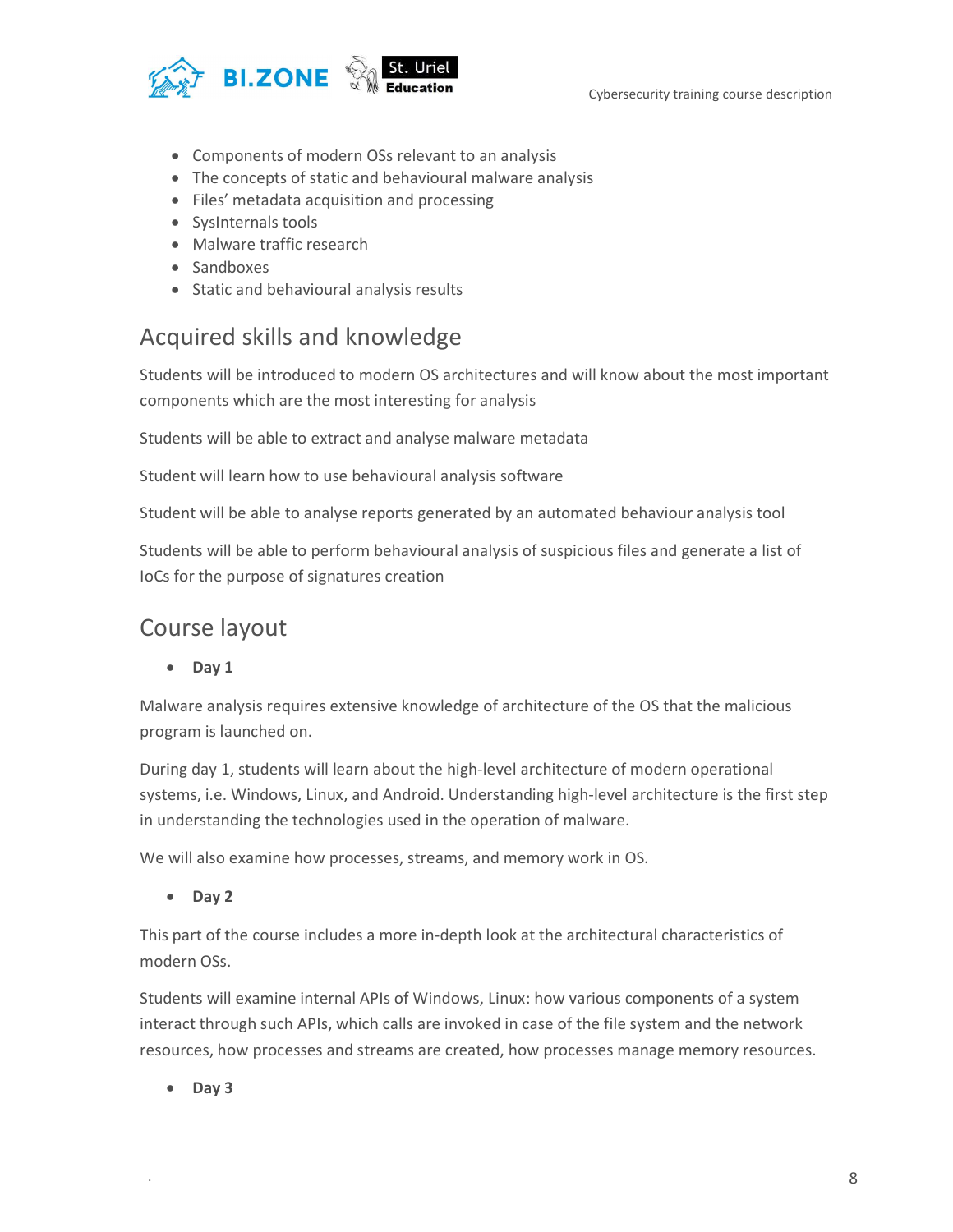

On day 3, students are introduced to the concepts of static and behavioural malware analysis.

Students will work with utilities for collecting and processing metadata of executable files for different OSs (e.g. PEstudio, file, strings, CFF explorer). A set of such tools allows to perform early stages of malware analysis which entails identifying, the purpose and functionality of a malicious program, and, possibly, its C&C servers, all based on the APIs involved.

Static analysis allows a researcher to determine what programming language the malicious program was written in and whether the file was compressed. The results of a static analysis establish the direction of further examination of the program.

• Day 4

This session is focused on the basics of behavioural analysis without the use of complex tools for automated analysis (i.e., sandboxes).

Lectures on day 4 will cover tools for monitoring of system events and function calls (Process monitor, APIMonitor). Such utilities allow users to observe activity of malware that was hidden from them during static analysis.

Also, we will cover SysInternals utilities that can be used to examine in-depth the operation of internal components of the Windows OS during the operation of an analysed malicious program.

Another topic of the behavioural analysis session is the examination of network communication. Specifically, we will look at the Wireshark tool which allows us to capture and analyse every communication packet that the device sends and receives. However, if a malicious program is controlled via HTTPS, which encrypts all of its communication, the analysis gets more challenging. This is where the Fiddler utility proves itself useful, and it will also be covered during day 4.

Day 5

During the final session of the course we will look at the tools for behavioural analysis automation. Specifically, VirusTotal, HybridAnalysis, VMRay, Cuckoo Sandbox.

Students will learn about the structure of reports generated by these tools and will also learn how to collect and process additional data. We will focus on VMRay and Cuckoo Sandbox since these systems can be activated in an analysis lab inside its network. These sandboxes can be used to open and analyse both executable (PE, ELF) and non-executable files (Microsoft Office documents, PDF, JavaScript, etc.).

Students will learn about the nuances of configuring and using a sandbox.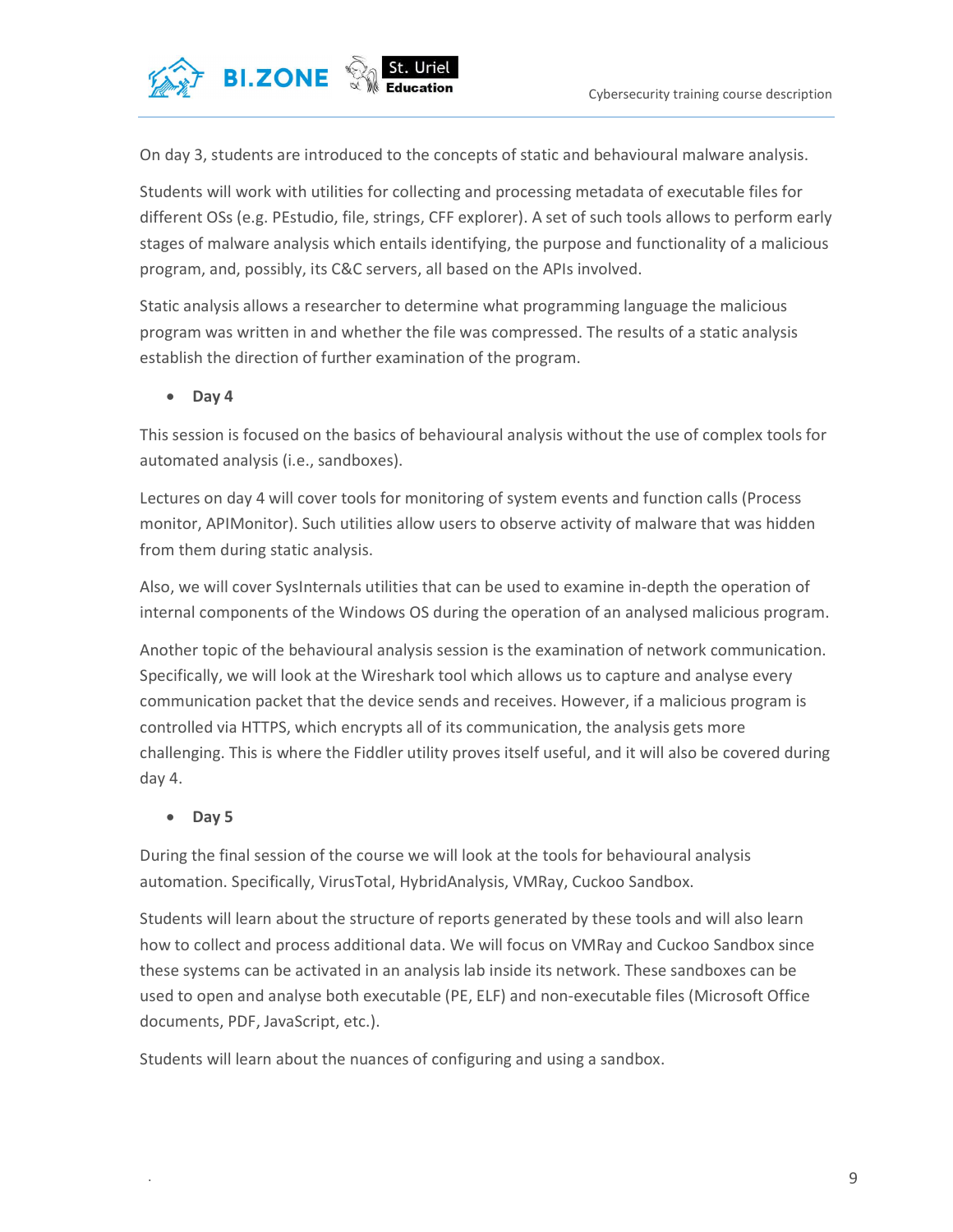

## III. Reverse Engineering (5 days / 4-5 hours per session)

## Description

Reverse software engineering is the most advanced and difficult method of malware analysis. Reverse engineering helps identify the hidden capabilities of malicious programs which are impossible or difficult to obtain by means of static and behavioural analysis. As a part of the course, students will learn about reverse engineering tools and their application. The course contains information on the principles of disassembly, assembler instructions, as well as the basic concepts of software operation on the processor level.

## Requirements

Experience in system programming and knowledge of a modern OS internals are required. Experience with an assembler and Python programming language is recommended. Students will be required to take a mandatory test to determine their knowledge level.

### Tools and technologies covered

- OllyDbg
- IDA Pro
- x64dbg

### Topics covered

- Targets and objectives of reverse engineering
- PE and ELF file structure
- Processor primitives (differences between x86 and x64)
- Assembler instructions
- Assembly programming concepts
- Unpacking and deobfuscation
- Malware functionality identification
- Anti-debugging and anti-disassembly techniques
- Using IDAPython for automated malware reverse engineering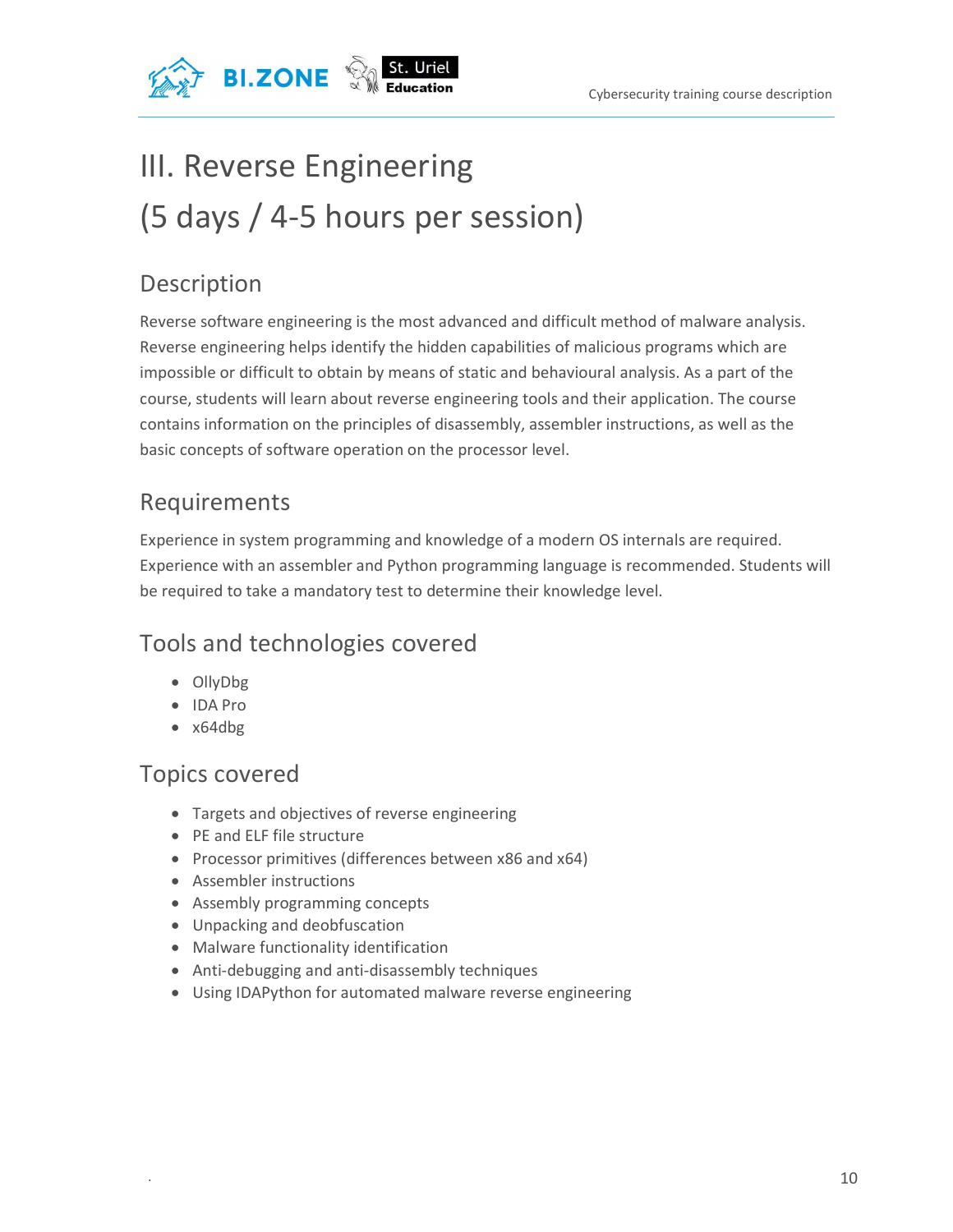

### Acquired skills and knowledge

- Students will be able to analyse code using IDA Pro, OllyDbg, x64dbg
- Students will learn how to unpack a malicious program and identify its functionality
- Students will learn what anti-debugging and anti-disassembly techniques are used and how to bypass them
- Students will be able to reverse engineer malware

### Course layout

• Day 1

During the first session, students will be introduced to the objectives and targets of reverse malware engineering (code analysis). They will also learn about the structure of executable files of Windows and Linux Operating Systems.

The lecture will also cover tools used to create executable files, specifically, the purpose of using various compiler settings.

Students will also learn about the components of an executable file: headers, code sections, import and export sections. They will also be familiarised with tools for disassembly and examination of an executable file (OllyDbg, IDA Pro).

• Day 2

Reverse engineering of a malicious program requires a solid grasp on base processor primitives and assembler instructions.

During this session, students will be introduced to processor registries and their purpose, as well as the FLAGS registry.

Students will learn the difference between address spaces of x86 and x64 architectures. We will also cover the structure of an address space.

The session will also pay a lot of attention to assembler instructions: arithmetic, logical, conditional, memory. Students will learn when each type of instructions is applicable.

• Day 3

Third session of the course is dedicated to the programming constructs which can be identified during disassembly: conditional statements, loops, and function calls. Explanation of the latter entails examination of calling conventions and usage of local and global variables.

Students will also be introduced to tools for disassembly and debugging: IDA Pro, OllyDbg, x64dbg.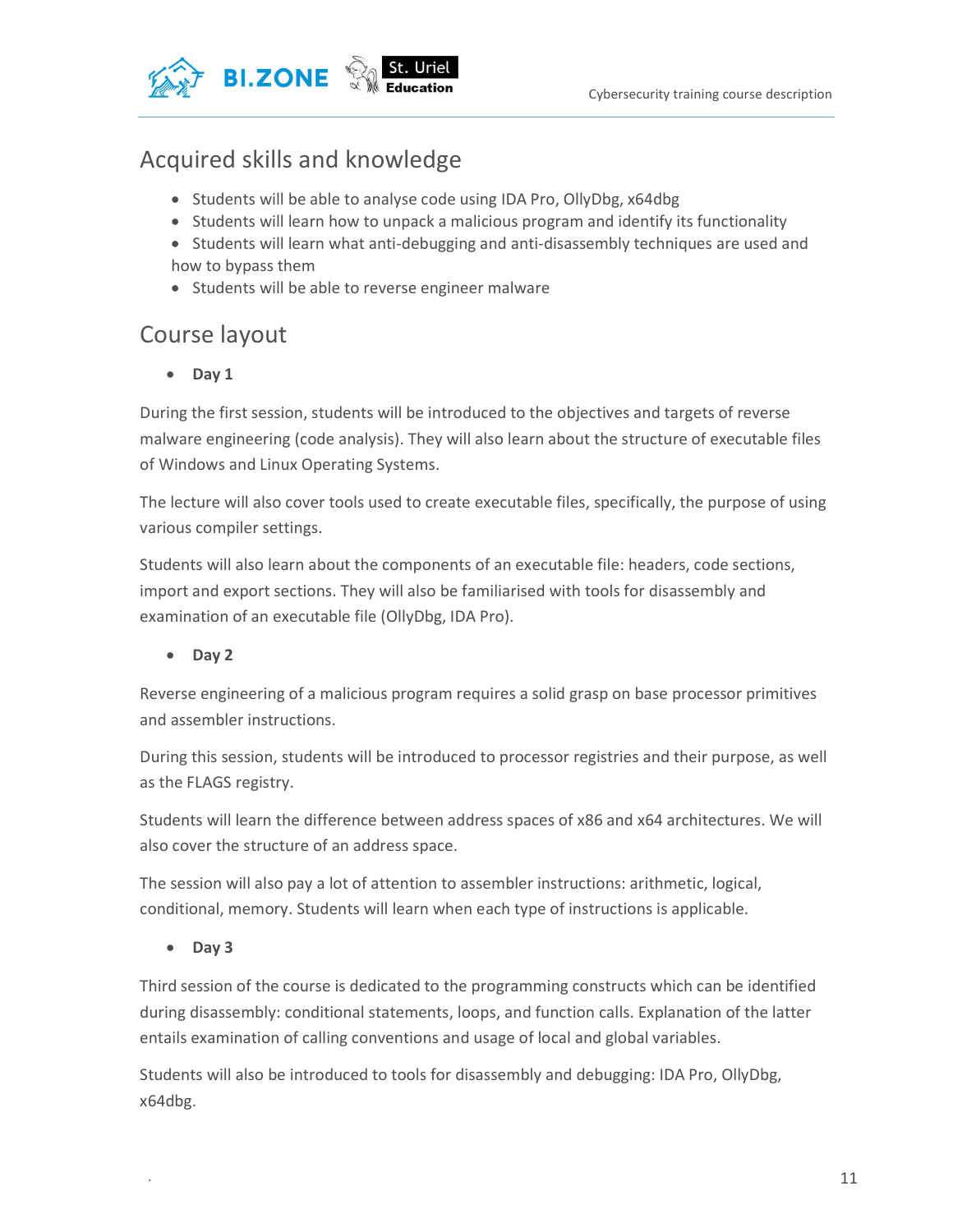

Another topic of the session is compression and unpacking of a malicious program. Students will learn what tricks malware developers use to hide the functionality of their programs from analysts, as well as methods of obtaining the original code of a malicious program.

Day 4

During this session, students will learn about malware obfuscation techniques.

However, the focus will be on identification of malware functionality. Since static and behavioural analyses do not provide a full picture of a malicious program operation, a researcher often needs to perform code analysis. During this stage, a researcher may obtain every section of the code, even hidden ones and those that are called under certain conditions.

Functionality identification includes the search of persistence methods and C&C communications, and documentation of executable commands.

 $\bullet$  Day 5

Final day of the course will have students examine the anti-debugging and anti-disassembly techniques. They serve the purpose of preventing a researcher from analysing a malicious program with the previously discussed tools.

Anti-debugging techniques are used to monitor analysis attempts and most often involve shutting down or self-destruction of the program. Anti-disassembly techniques try to disrupt the work of a disassembler which poses obstacles for the research.

We will also look at the mechanism of making extensions for the IDA Pro debugging tool. This involves usage of IDAPython, an extension of IDA for writing scripts in Python programming language. Students will use this extension to create simple plug-ins that make sample inspection easier.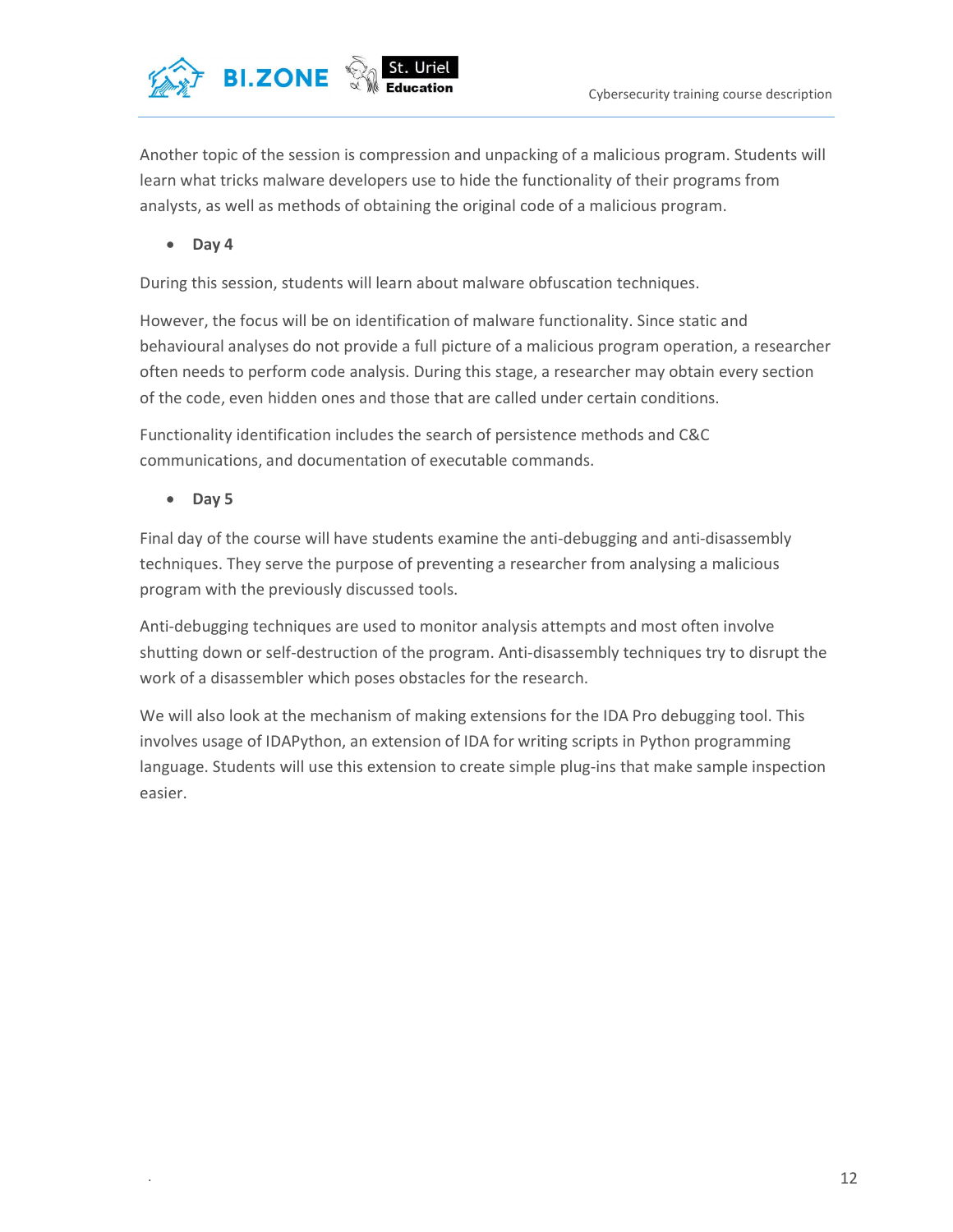

## IV. Non-PE Malware Analysis (5 days / 4-5 hours per session)

## Description

Malware analysis does not boil down to analysis of executable files. Malware can be presented in the form of user documents, such as Microsoft Office documents or Adobe PDF. These documents can contain both exploits for vulnerabilities and components executed by the users themselves. The course covers the methods of malicious document analysis, the tools used for this, and the challenges of such analysis. In addition, the course will examine the malware analysis for the Android OS.

## Requirements

Special knowledge about document structure is not required. Software development experience for Android OS or knowledge of Android OS internals is recommended. Students will be required to take a mandatory test to determine their knowledge level.

## Tools and technologies covered

- OfficeMalScanner
- Shellcode
- OllyDbg
- pdfid
- pdf-parser.py
- AndroidStudio
- $\bullet$  jd-gui
- jeb

#### Topics covered

- Microsoft Office files analysis
- OfficeMalScanner usage
- Shellcode analysis
- RTF files analysis
- PDF files structure
- Analysis of parts of PDF files
- Extraction and examination of JavaScript and VBScript
- APK files structure
- APK files creation and modification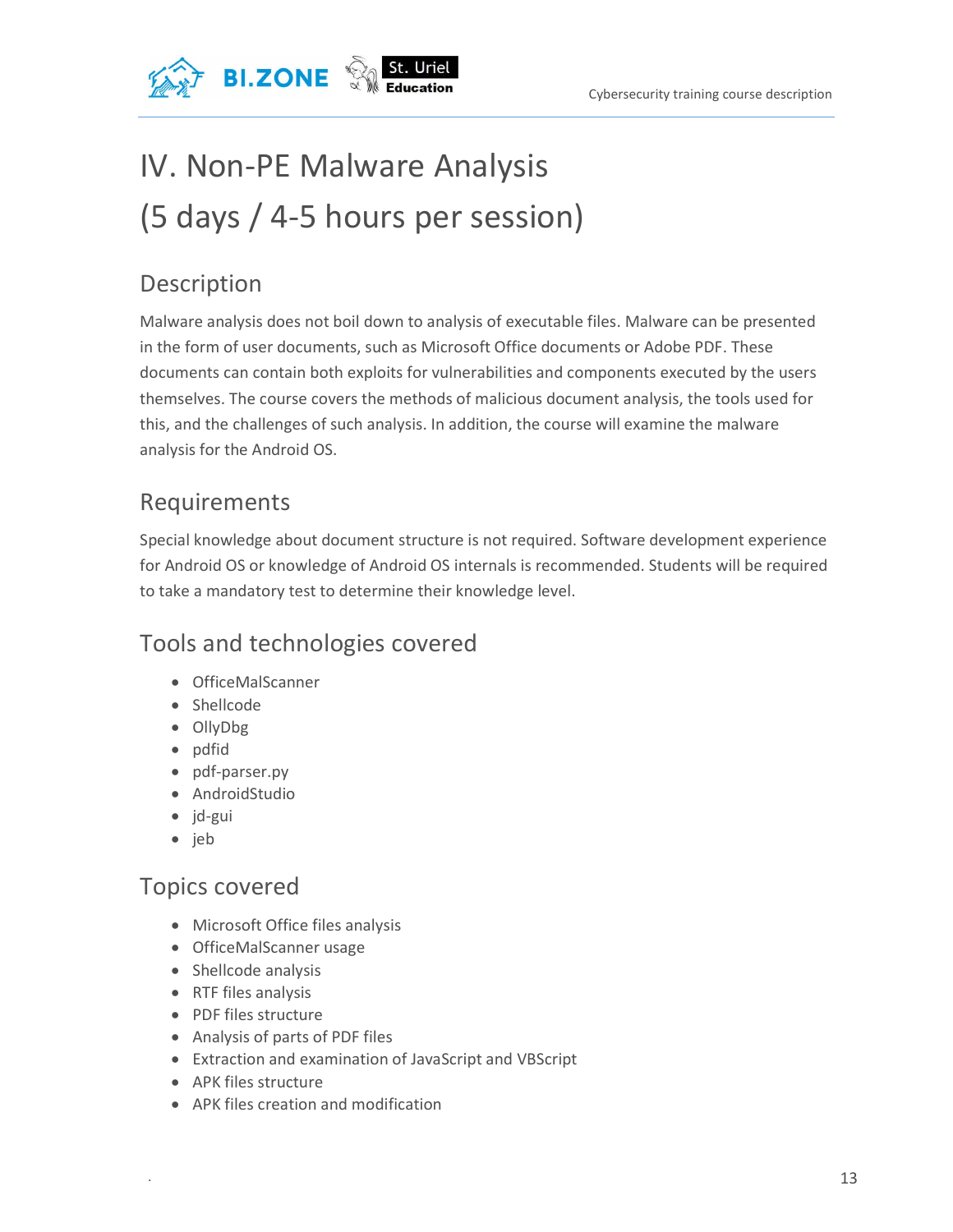

APK files reverse engineering

#### Acquired skills and knowledge

- Students will learn how to analyse Microsoft Office files
- Students will be able to parse PDF files and analyse the extracted structures
- Students will get familiar with the structure and the process of analysing an APK file
- Students will be able to analyse suspicious documents and APK files

#### Course layout

Day 1 (MS Office and Shellcode)

Aside from executable files, user documents can also pose a threat, specifically, various Microsoft Office files (doc/docx, xls/xlsx).

Students will work with OfficeMalScanner suite of tools which is used to parse Microsoft Office files, locate anomalies, and provide the researcher with separate parts for analysis.

What sets OfficeMalScanner apart is its ability to search a Microsoft Office file body for shellcode. This is why the second part of the session will be dedicated to the concept of shellcodes. Students will learn about building shellcodes, their main components and ways to examine those components.

#### Day 2 (PDF and JavaScript+VBScript (powershell))

PDF is another common threat because of its popularity in the enterprise. For this reason, this session will be focused on understanding the structure of a PDF file. Also, we will cover tools for parsing files of this type, such as pdfid, pdf-parser.py, Origami Framework.

Parsing a PDF leads to the extraction of the data relevant to the analysis. We will look at JavaScript code sample as an example of such data. Students will be introduced to the methods of JavaScript obfuscation and debugging tools.

Following up on the topic of the use of scripting languages in malware, we will look in similar fashion at the VBScript language which is commonly used in malicious Microsoft Office documents.

#### Day 3 (Android OS and APK structure)

As part of non-executable malicious files analysis, we will look at APK files which are essentially application files for the Android OS.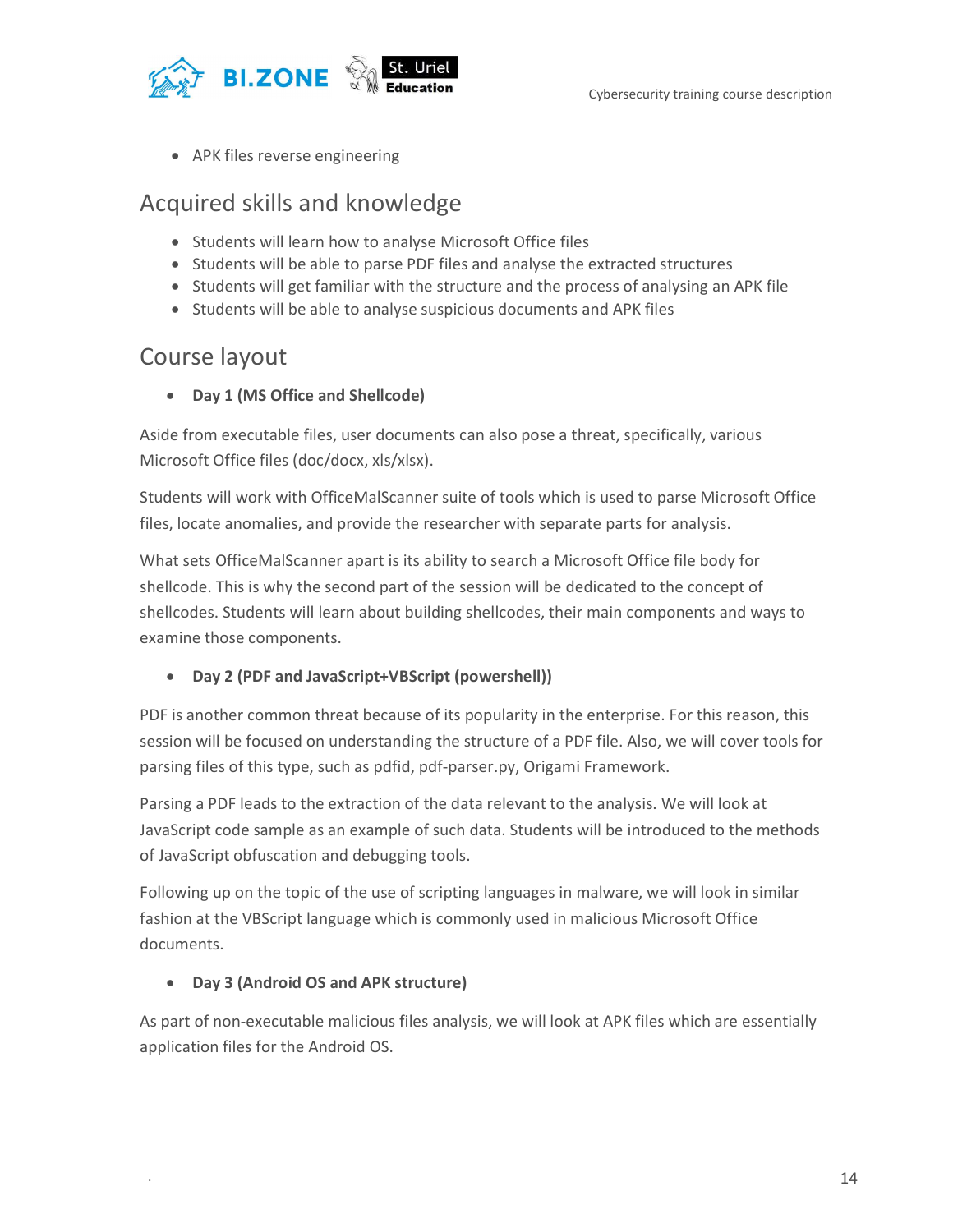

Understanding the principles of APK file analysis requires understanding of the basic concepts and architecture of Android OS, the structure of APK file: its components and their interaction, as well as the APK file's interaction with the OS.

These topics will be the focus of the third day of the course.

#### Day 4 (Creation and modification of an APK file)

During this session students will learn how an APK file is created and modified.

We will take a close look at the AndroidStudio development environment: how it is set up, how the APK components are presented in such environment, and how to debug an application.

We will talk about essential characteristics of programming in Java and Kotlin languages.

Students will learn how to decompile an application, modify it and compile a working application.

#### Day 5 (Reverse engineering of an APK)

Having gained knowledge in the aforementioned sessions, students will be able to perform reverse engineering of an APK file.

Along with tools such as jd-gui and jeb and their functionality, students will learn how to debug an application on a virtual device using AndroidStudio and examine an APK on an actual mobile device.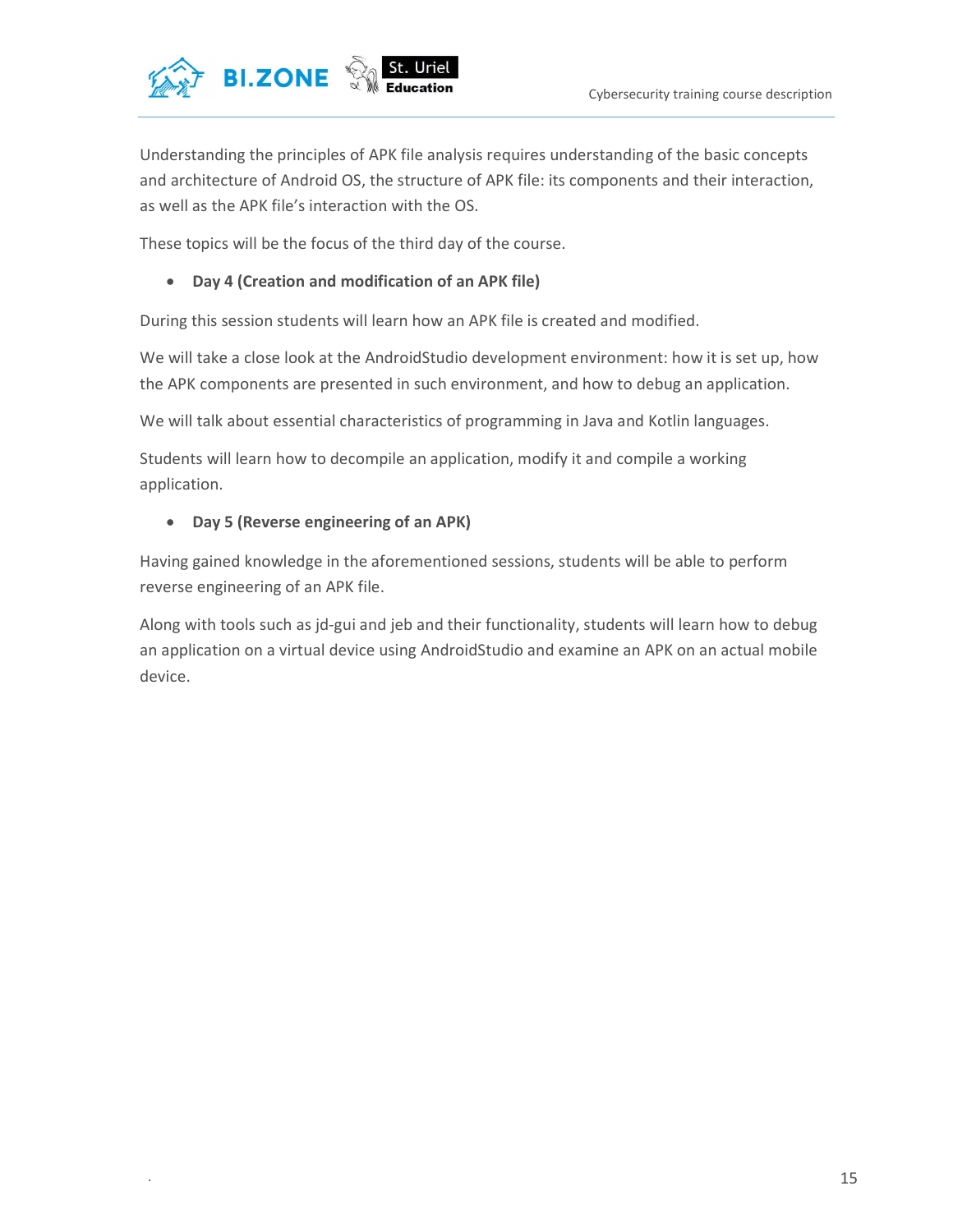

## V. Basic Digital Forensics and Incident Response (5 days / 4-5 hours per session)

## Description

The course covers incident response in case of a successful attack detection and the infection of an enterprise's system. The course also covers the sequence of actions during response, as well as the basics of computer forensics, which includes searching for traces of the system compromise, attack vector identification, and the extent of malware infection.

## Requirements

Basic knowledge of Windows architecture and Linux commands is required. Basic knowledge of computer forensics is recommended. Students will take a mandatory test to determine their knowledge level.

### Tools and technologies covered

- FTK Imager
- Volatility
- Log2timeline
- Autoruns
- Registry Explorer
- The Sleuth Kit
- WinPrefetchView
- DB browser SQLite
- PhotoRec

#### Topics covered

- CERT activity
- Memory dump creation and analysis
- Volatility framework
- Disk dump creation
- Timeline creation and analysis
- NTFS file system
- Windows OS file artefacts
- Windows registry analysis
- **•** Browser artefacts analysis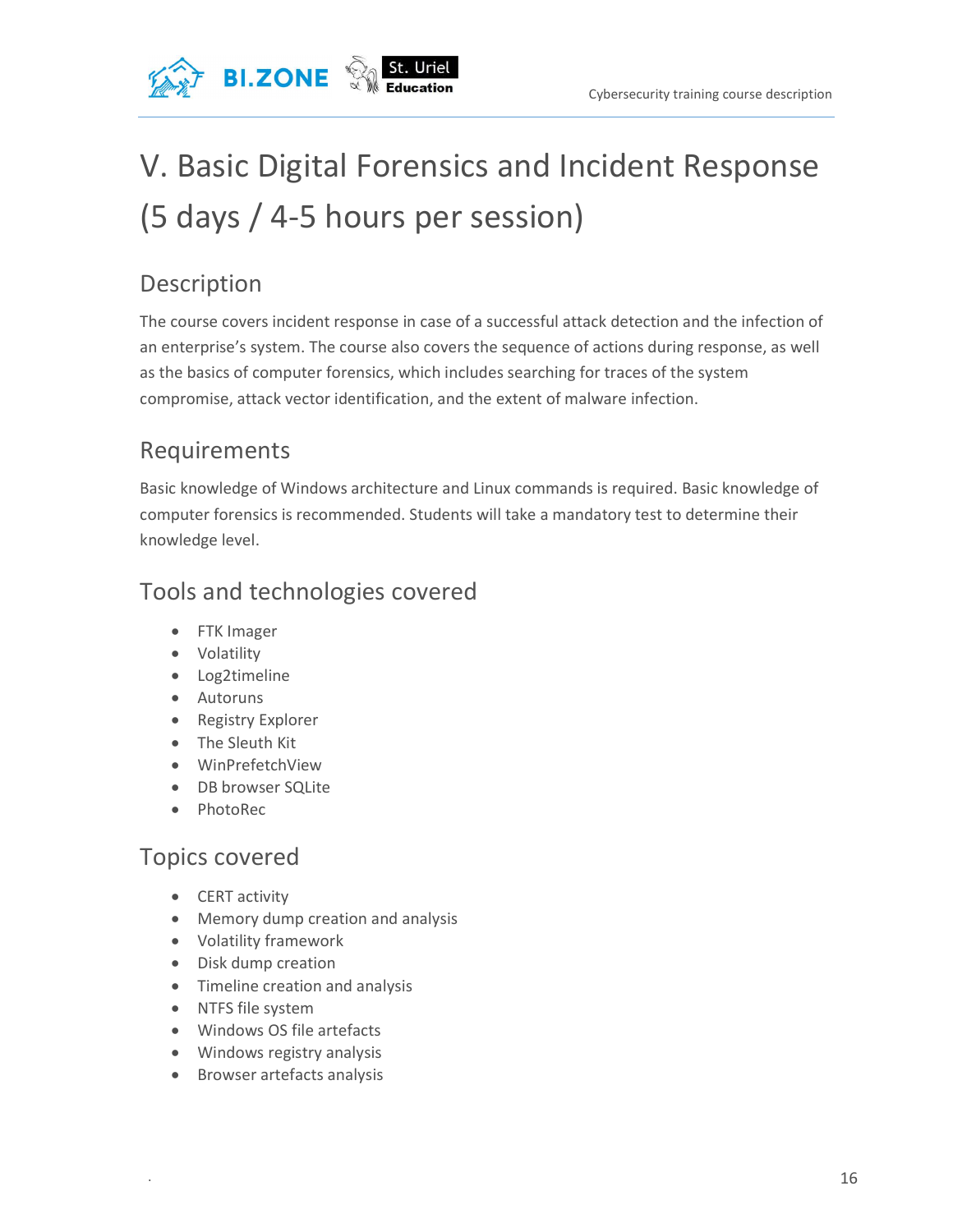

### Acquired skills and knowledge

- Students will learn about a typical incident response process
- Students will learn how to acquire memory dumps and disk images and will be able to perform basic forensic analysis
- Students will learn about artefacts usually left by malware on computer systems during an attack
- Students will be able to respond to a typical incident

#### Course laylout

• Day 1

During the first session students will be introduced to the general principles of a CERT (computer emergency response team), as well as standard procedures during incident response and incident investigation.

Students will learn how to acquire a disk image and a memory dump (using FTK Imager Lite software) and get familiar with tools to process and analyse artefacts from this evidence. The session also covers the necessity of preserving the disk data integrity and the importance of a memory dump.

Day 2

RAM contains the current state of a system and the context of every running process and used files. This is why memory dump is an essential piece of evidence for a digital investigation.

During the second session students will be introduced to the Volatility framework which is used to analyse RAM dumps. The framework has a modular architecture, where every plugin serves a specific analysis task. Students will learn about essential plugins required for examination of a dump: process information, registry information, file plugins and virtual process memory plugins.

The session also covers anomalies in RAM that point to malware execution in a system. Students will learn how to extract executable files and malicious code sections from RAM.

• Day 3

The main artefact of a disk image is the file system. To understand the principles of a file system structure, we will take a look at NTFS. Students will learn about the NTFS structure and its distinct features relevant to the analysis. We will also extensively cover the concept of file as a structural part of the file system and attributes at file system level.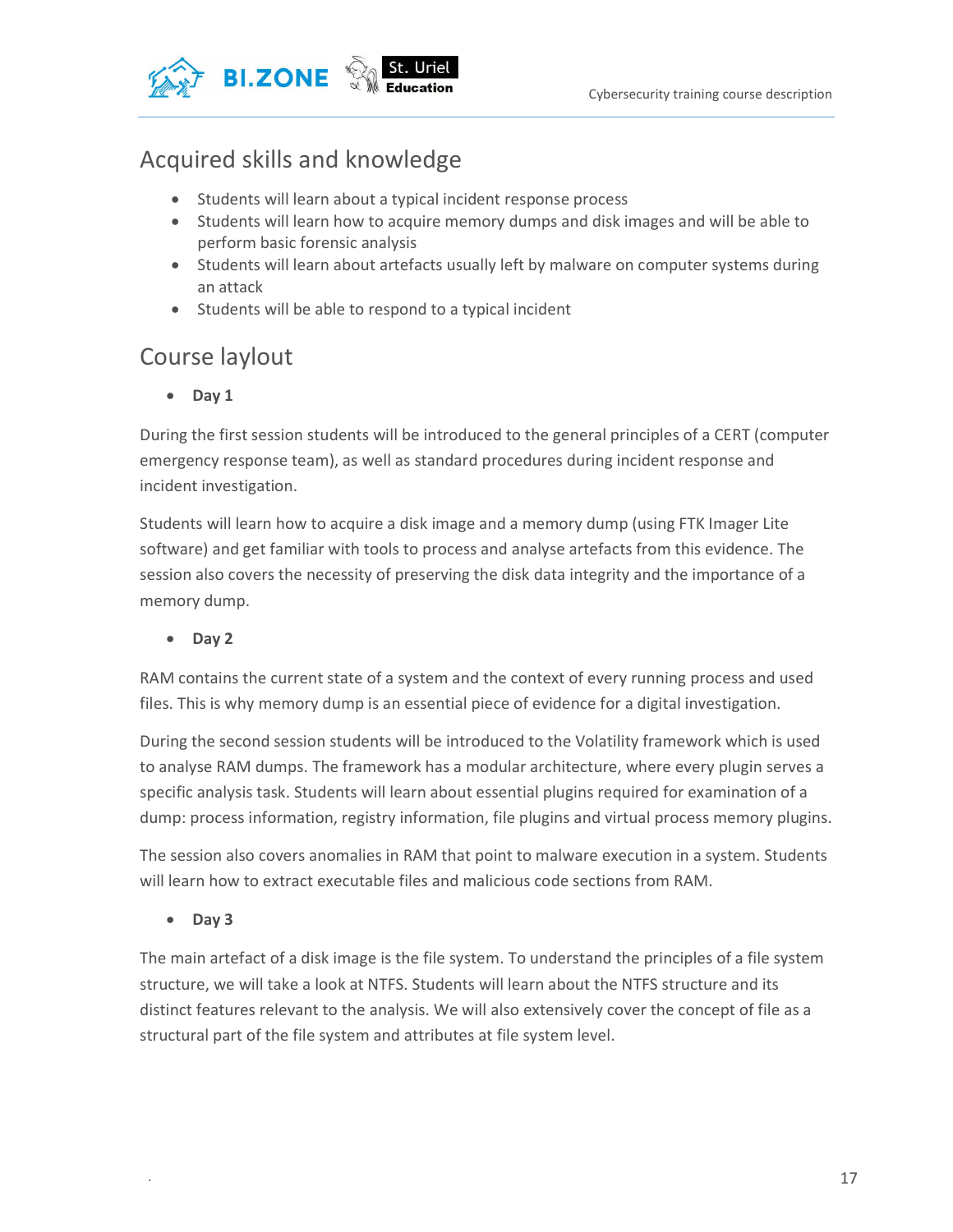

Along with NTFS characteristics, students will also examine some interesting artefacts of Windows OS which is one of the most popular systems in the corporate environment. This topic will cover malware launch monitoring, persistence methods, and analysis of Windows event log.

Day 4

Following up on the topic of the previous day, we will look at a variety of important aspects of investigation of an incident involving Windows-based machines.

Specifically, we will look at the structure of the Windows registry and the data that can be extracted from it. For this purpose, students will be introduced to the Registry Explorer utility which is used for learning system settings of the OS, previously launched software, identifying opened files and directories.

Along with registry analysis, students will get familiar with browser history examination which may help identify the infection vector.

Also, we will look at the tools for processing users' mail history. This is important because email phishing is a common way to attack a corporate network.

• Day 5

During the final day of the course students will learn to create a timeline, a list of system events sorted by their time. Timelines are used for understanding the attack scenario and identifying system anomalies.

Students will learn how to create and analyse file system timeline using The Sleuth Kit (TSK) utilities. The course will be concluded with the discussion of the process of searching and proving malware operation on a system.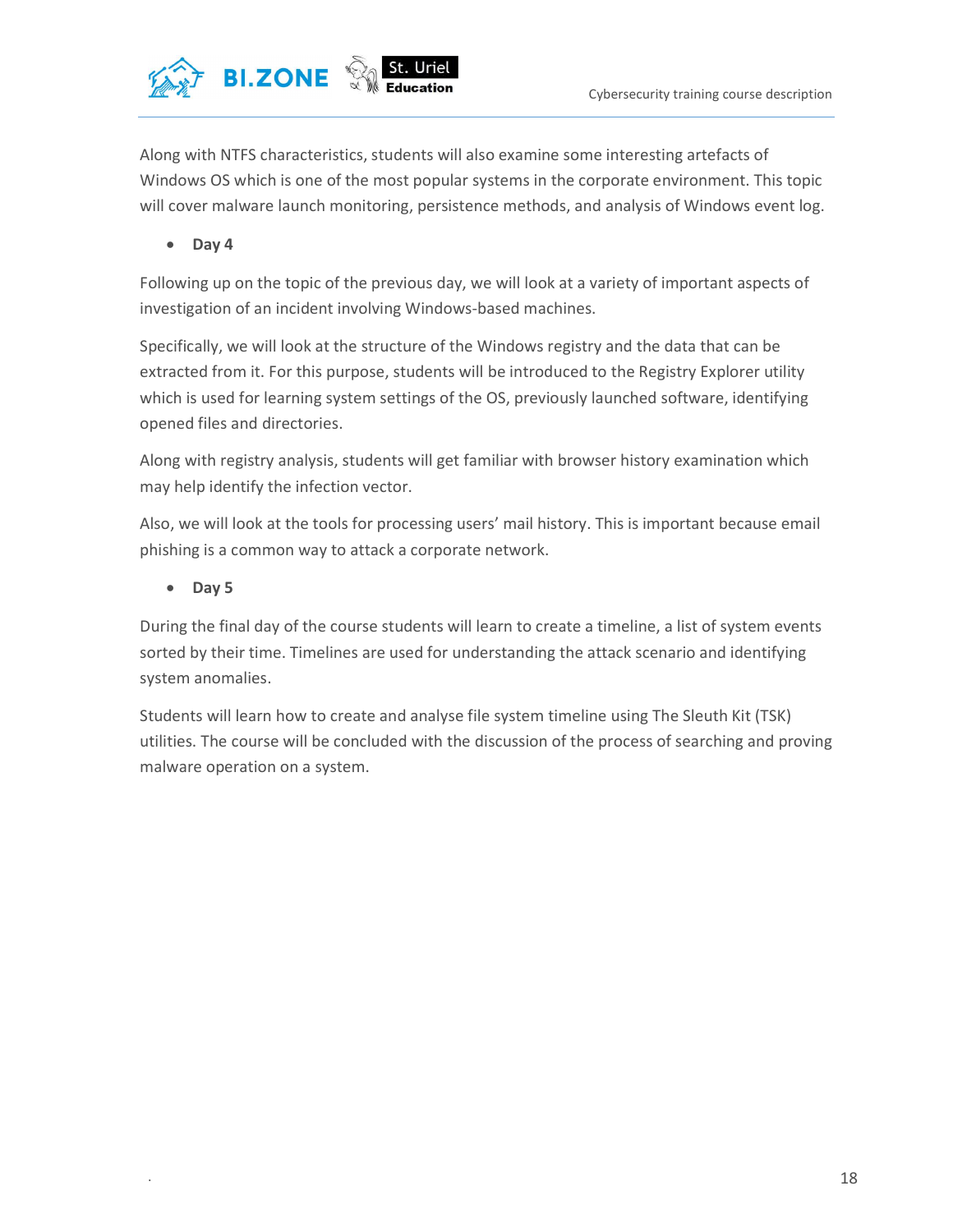

## VI. Advanced Digital Forensics and Incident Response (5 days / 4-5 hours per session)

## Description

This training course covers in-depth forensic analysis, including inner workings of Windows operating system, and how to successfully investigate and respond to complex incidents in a corporate environment.

This course also covers evidence acquisition and basic memory analysis of Linux systems.

### Requirements

Basic knowledge of Windows architecture and Linux commands is required. Basic knowledge of computer forensics is recommended. Students will take a mandatory test to determine their knowledge level.

### Tools and technologies covered

- The Sleuth Kit (TSK) utilities and tools
- Volatility and Rekall memory analysis frameworks
- **GRR Rapid Response**
- Plaso (log2timeline)
- AnalyzeMFT
- Dfir\_ntfs
- yarp
- grep
- strings
- dd

#### Topics covered

- Detailed file system (NTFS) analysis with TSK
- In-depth memory dump analysis and recovery of malicious executables and code from memory using Volatility and Rekall frameworks
- Linux memory dump acquisition and analysis
- Super-timeline creation and analysis
- Detecting anti-forensics techniques and timeline anomalies
- Windows Registry parsing, timeline creation and recovery of deleted records
- Windows Event Log analysis and recovery
- WMI, PowerShell and JScript activity on compromised systems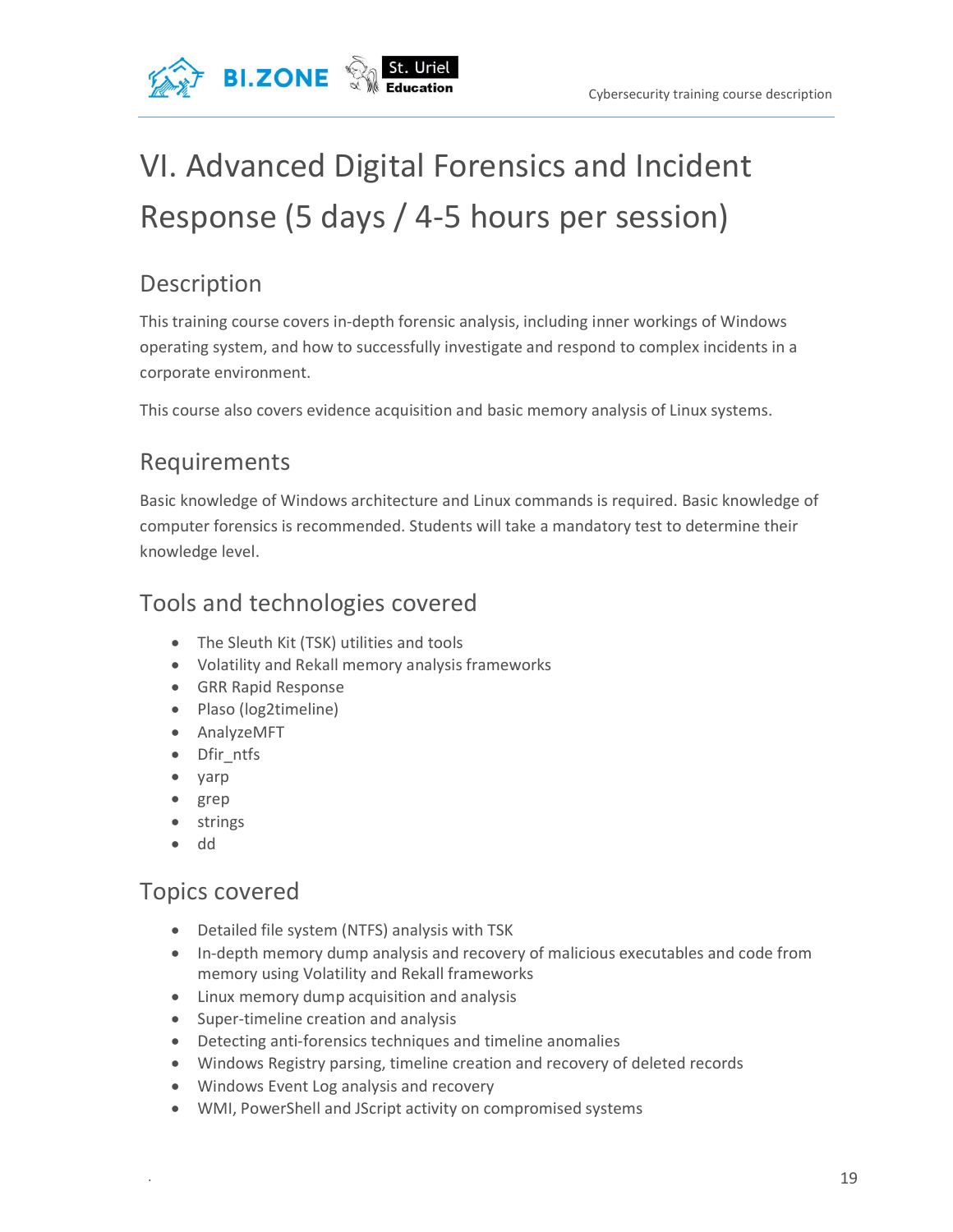

- Common malware persistence locations on Windows systems
- MITRE ATT&CK™ matrix and how to use it
- Using and developing Indicators of Compromise (writing and using YARA signatures)
- Detection and basic analysis of suspicious files (common packers, entropy checks, timestamp anomalies, malware identification)

#### Acquired skills and knowledge

- Students will be able to perform in-depth forensics analysis of Windows systems, detect anomalies and identify suspicious activity
- Students will learn how perform detailed memory dump analysis with Volatility framework and locate malicious code
- Student will know how to promptly develop indicators of compromise based on their findings during forensics analysis of compromised systems, and use them to search for malware on larger network
- Students will understand common TTPs (Tactics, Techniques and Procedures) used by modern cybercriminal groups

#### Course layout

• Day 1

During the first session, students will learn about essential disk structures – MBR, partition tables, Volume Boot Records (VBRs), various types of file systems and tools that could be used to analyse them.

Students will learn about inner workings of NTFS file system, differences between NTFS and FAT32, exFAT and EXT3/4, system files on NTFS partitions (\$MFT, \$UsnJrnl and \$LogFile) and how information from these structures could be used in digital forensic investigations and incident response (DFIR) process.

Students will also learn about file system timestamps, their formats and how to detect timestamp tampering and anomalies, about Volume Shadow Copy mechanism, NTFS links and directory junctions.

Students will practice using test disk image from compromised system with tools from The Sleuth Kit (TSK) and other open-source utilities, including analyzeMFT and dfir\_ntfs.

#### • Day 2

During the second session, students will learn how Windows manages memory – the difference between virtual memory, physical memory, VADs, various methods of memory allocation,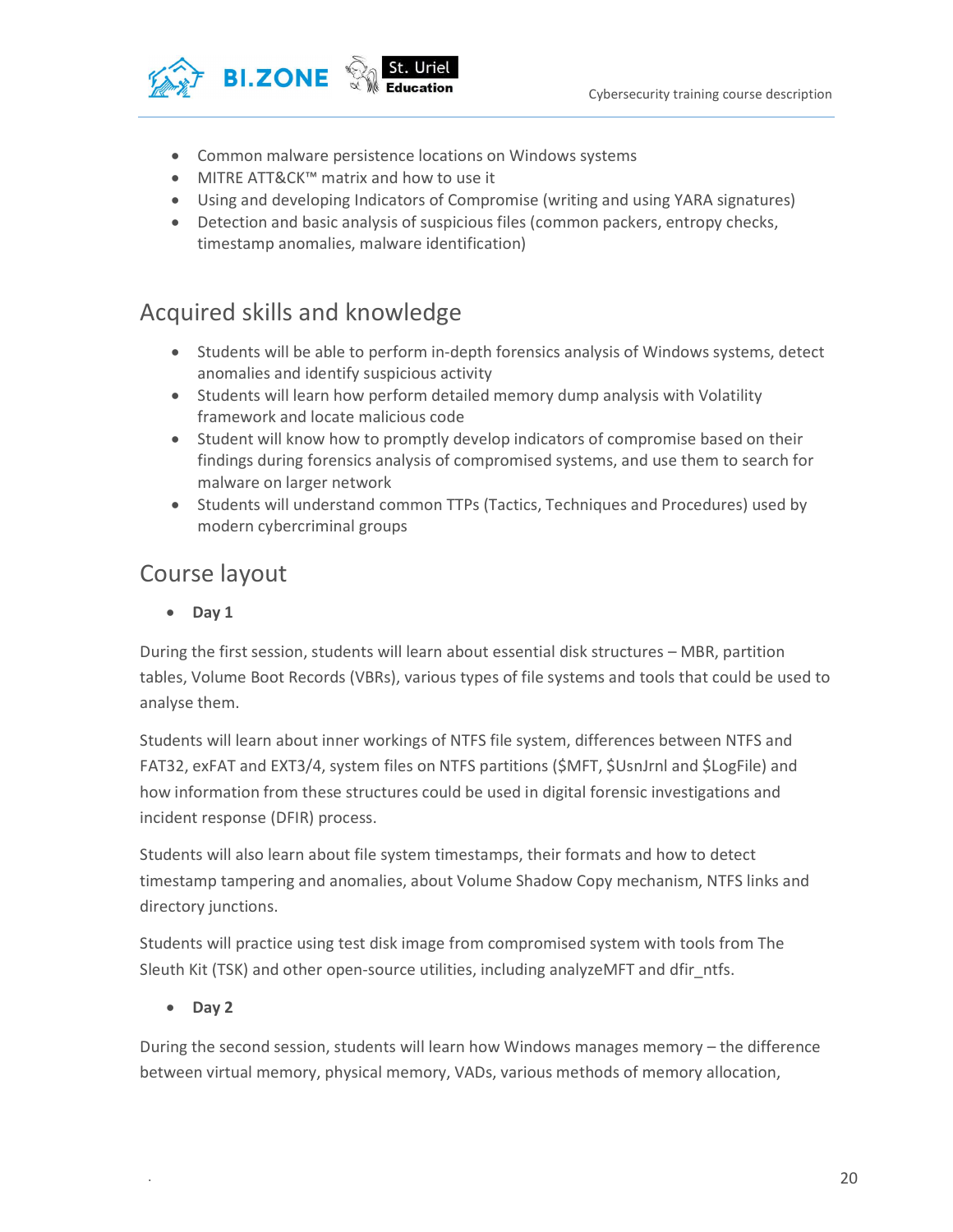

essential Windows kernel structures and process management, and how all these things could be used to identify malicious activity on a Windows system.

Students will also learn about the differences in memory analysis between various Windows versions, starting from Windows XP to Windows 10, and how to correctly acquire memory images on recent Windows releases (10+).

Some of the time will be also dedicated to the acquisition and analysis of Linux memory dumps, and how to build Linux kernel profiles for Volatility Framework.

Students will get hands-on practice with several memory dumps with various malicious artefacts and real-world malware using Volatility memory analysis framework. Students will learn about the whole package of Volatility plugins used for memory dump analysis.

• Day 3

During this day, students will learn about all Windows artefacts that could be analysed to identify malicious activity and malware execution on compromised system, including the following:

- Windows Application Compatibility Cache
- AmCache.HVE and RecentFileCache.bcf files
- Prefetch Files
- Windows LNK files and Startup folders
- WScript.exe and CScript.exe
- Windows Task Scheduler
- Windows Explorer Shell Extensions

Along with these, students will learn how to analyse WMIC and PowerShell activity.

Special attention will be given to the analysis of Windows Event Log files and their recovery in case of their deletion by the attackers.

Day 4

During this day of the training, students will acquire an understanding of the inner workings and structures of Windows Registry – the database that stores all the configuration parameters and system settings of a Windows system. Students will learn how to carve and recover deleted registry entries and detect anomalies.

After that, students will learn how to create a super timeline, a list of all system events sorted by their timestamps using log2timeline/Plaso tools.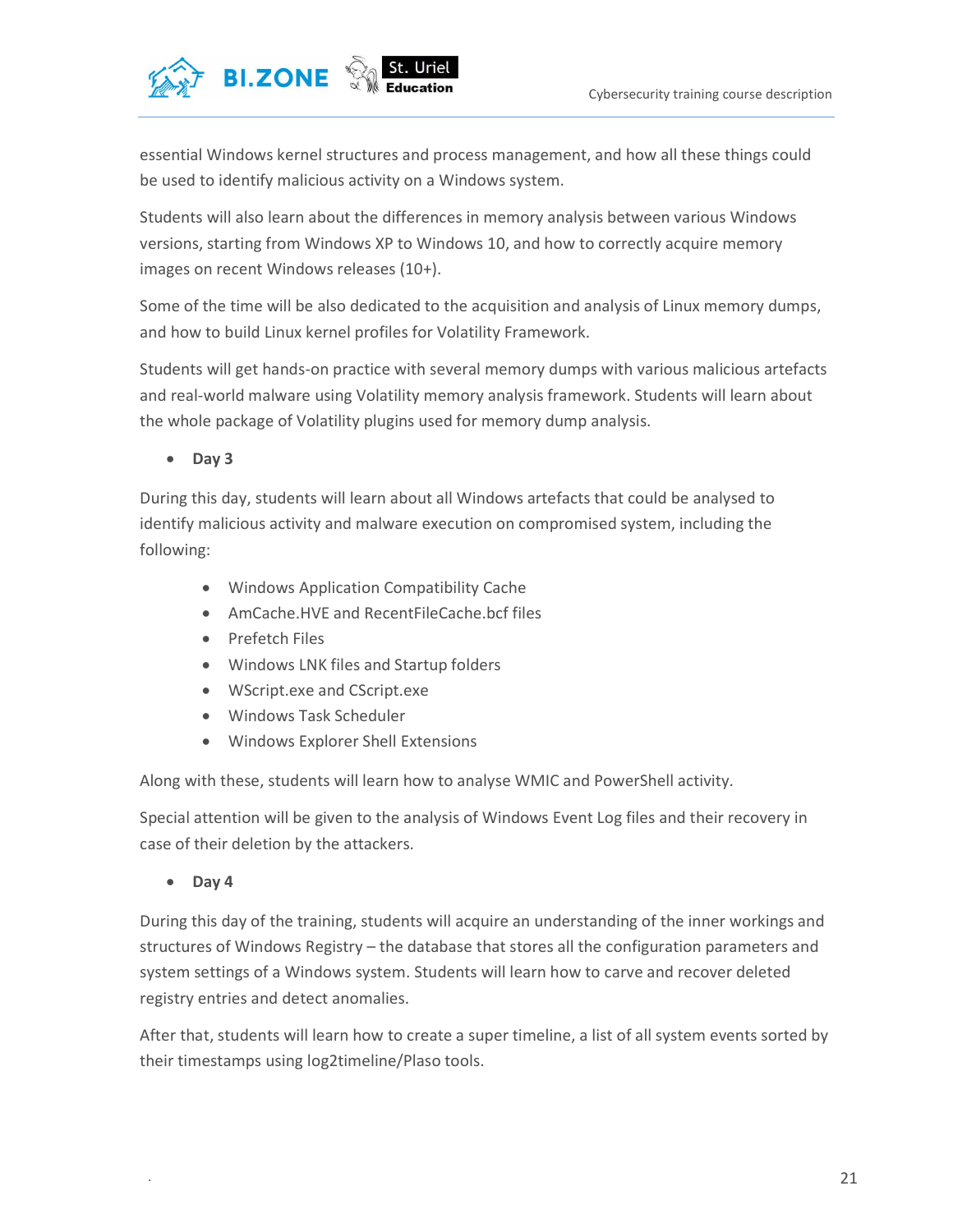

Events include these from Windows Event Log, Registry timestamps, browser history events (visited sites etc.), email messages, file activity (MACB), program launch artefacts (Application Compatibility Cache, Prefetch etc.) and so on. Super timelines are used for understanding the attack scenario and identifying system anomalies.

 $-$  Day 5

In the course of this day, student will get a quick run-down of the various kinds of malicious files and tools which could be used for their express analysis.

 Then, the training will conclude with a hand-on exercise – a real-world investigation concerning the case of a Windows system compromise, during which students will need to identify all elements of an attack – from initial compromise vector, to all the other post-exploitation activity on the infected system. This way students will test all their skills and knowledge acquired during this training course.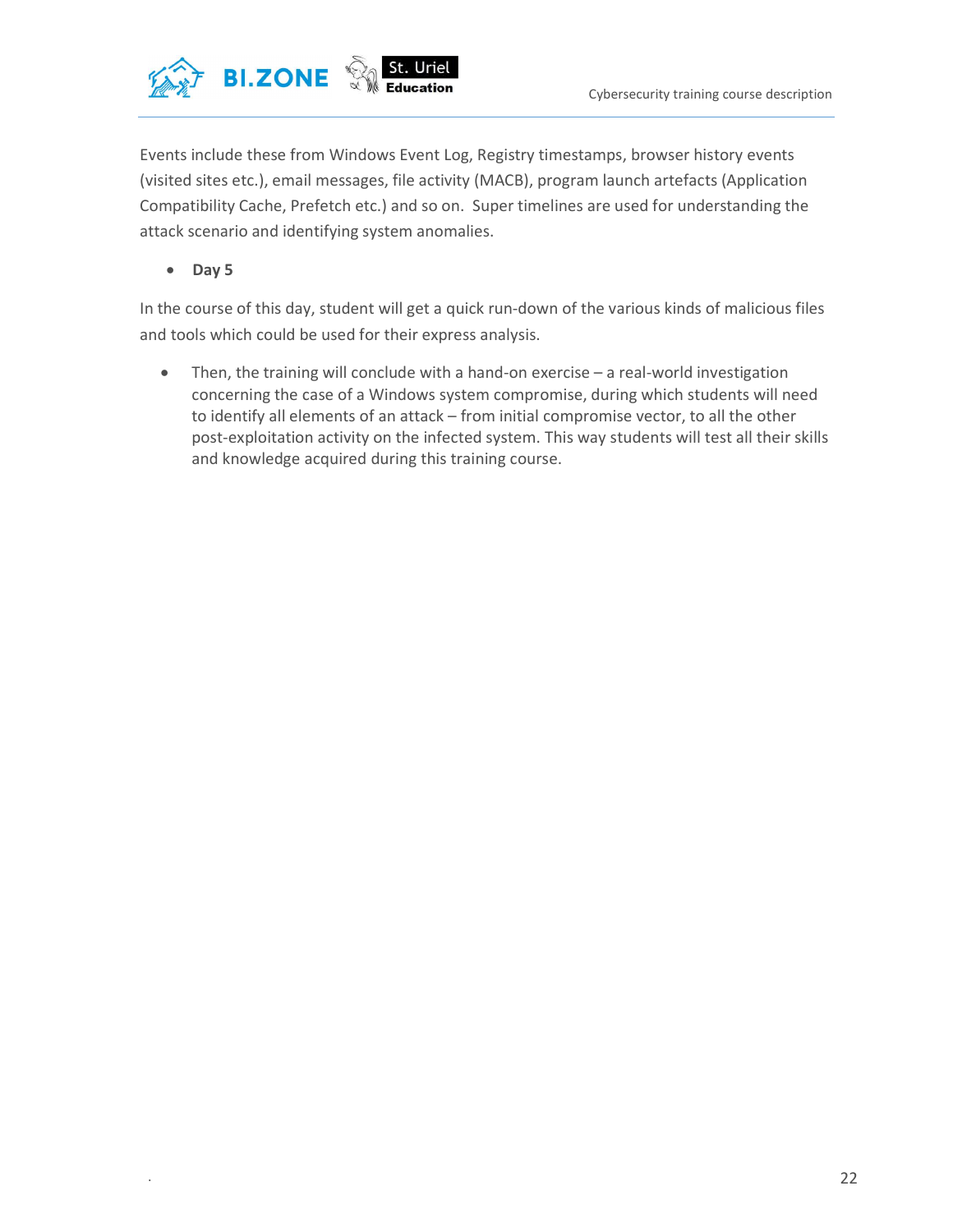

## VII. Malware Analysis Overview

This training will be conducted once every three months. The duration of each session will last 2 hours.

The training is aimed to provide the audience with a digest of important events and updates on the current cybersecurity landscape.

Participants will learn about key events, essential cybersecurity bulletins by various vendors, and notorious cyberattacks. The audience will also be introduced to recently emerging attack vectors: what they consist of, which tools are involved, and how such attacks can be mitigated.

The information presented during the training is meant to assist the participants in defence against known threats.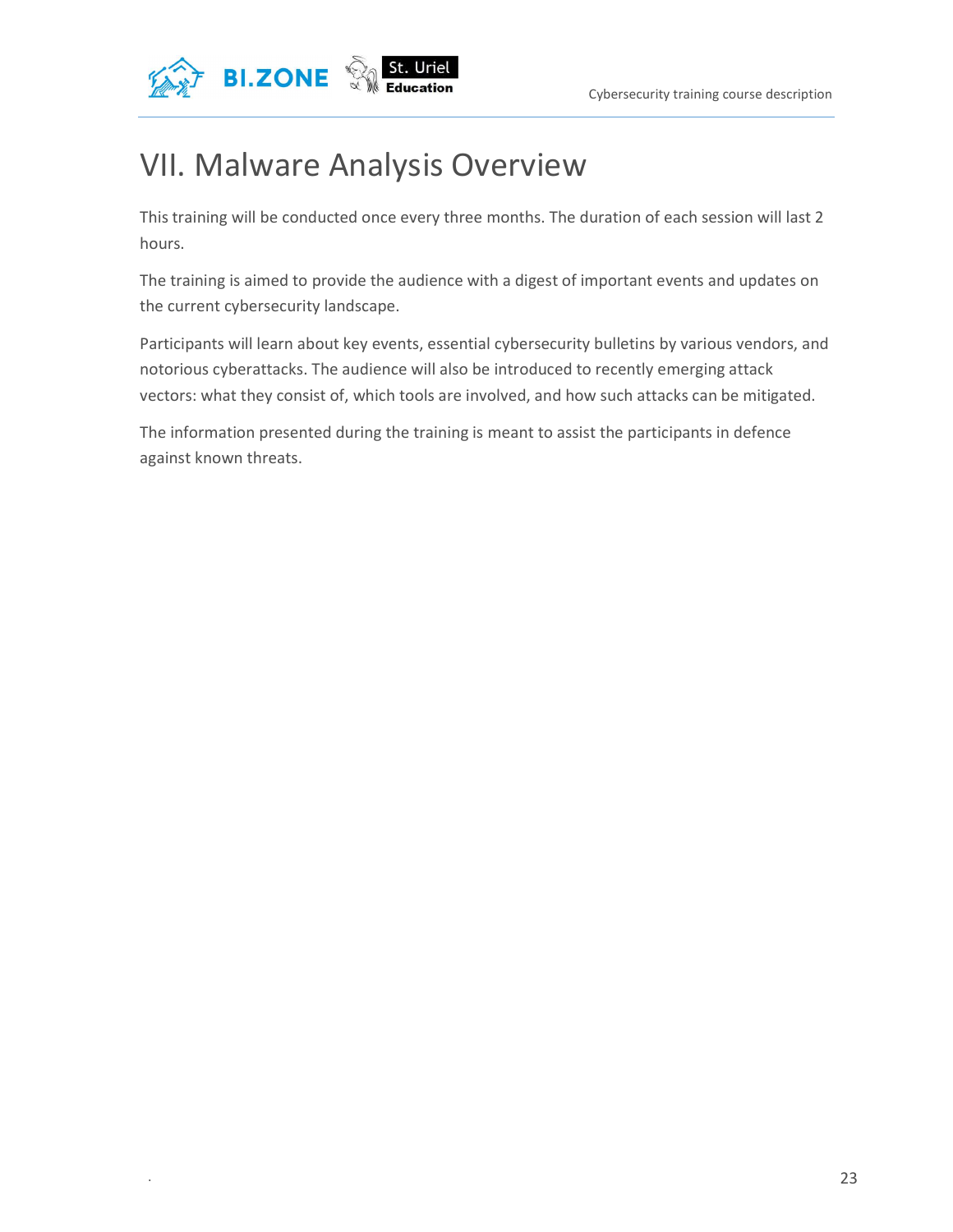

## VIII. Red Team Operation

## Description

Red Team operations is a necessary part of any modern security exercise. This exercise means the simulation of real APT attack on the company. BI.ZONE regularly takes part in investigations of real hacker attacks with different attacker motivation - from hacktivism to state actor. Also, BI.ZONE specialists have successfully accomplished many projects in this field, that gave a lot of experience depending on region, infrastructure design and maturity of the client company.

During this course, our specialists will explicate complex chain of Red Team operations. BI.ZONE specialists will demonstrate and explain different approaches of every stage. As an example, initial access can be performed by vishing, road apple, phishing, using malware payload or fake website and 2nd factor bypass. BI.ZONE specialists have unique techniques and knowledge that will be revealed during this course.

### Topics

- Bypassing modern AV software
- Make trustful phishing emails
- Interaction with purple team
- Privilege escalation on windows and linux servers
- Make secured hidden channel
- Hiding from forensic investigation

#### Requirements

- Good network protocols knowledge
- Good programming skills
- Basic enterprise it architechture knowledge
- Linux and Windows operation system expertise
- Familiarity with Windows Active Directory concept

### Acquired knowledge:

- How to perform real life APT attack simulations
- How to prepare phishing emails
- How to escalate your privileges on adversary endpoints
- How to hide from Blue Team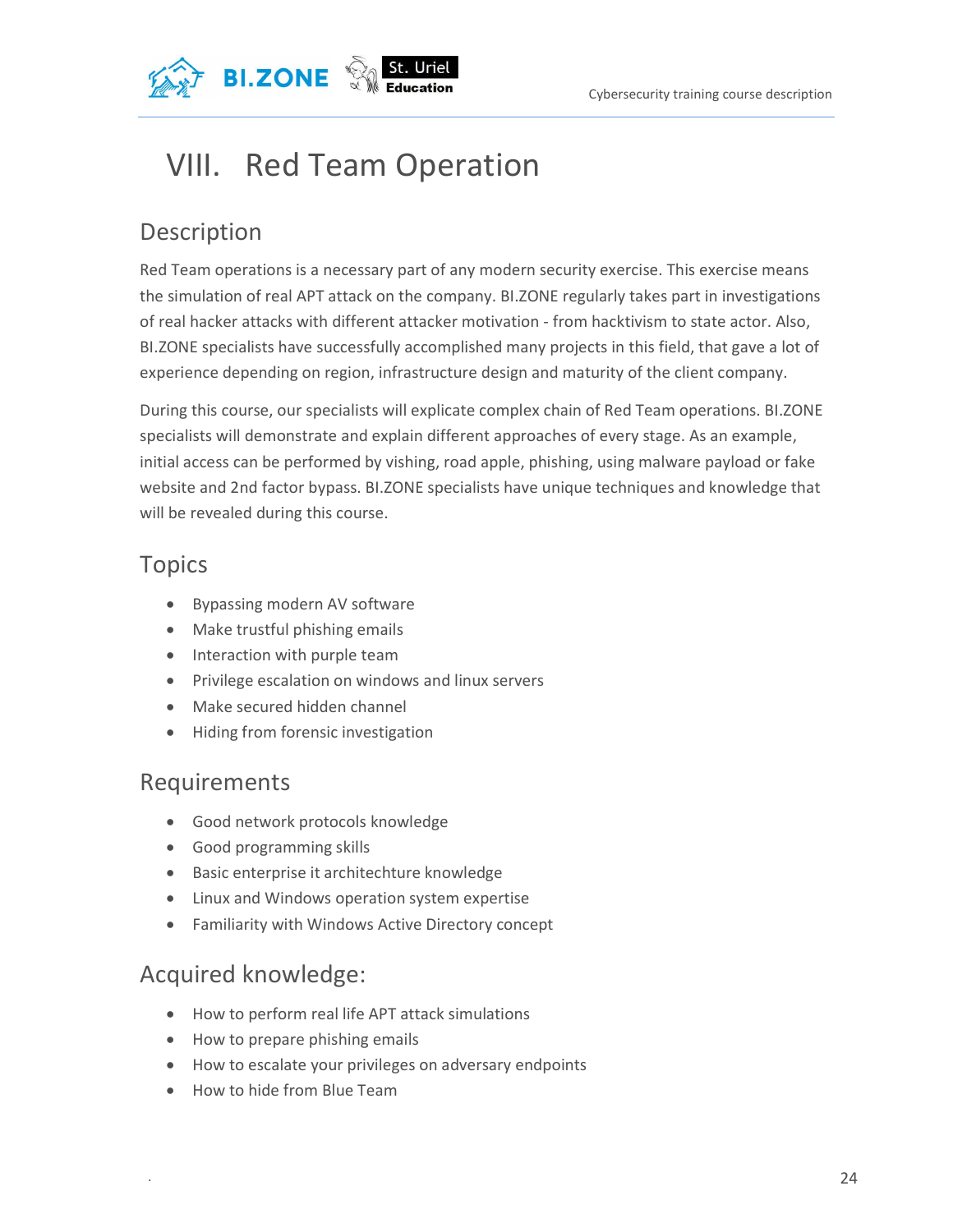

- How to make legal arrangements
- How to find vulnerabilities in different applications

#### Course layout

Day 0. INTRO TESTING

Entry-level testing is required to attend this course.

Entry-level testing to check requirements fulfilment

#### Day 1. INTRODUCTION

This day will set up the baseline in terms and definitions.

The introduction in Red Teaming is really important because cybersecurity is a separate discipline which require quite a long education. Introduction will help to align the knowledge of the group to make them easier to understand the topics.

The students will gain an overview of modern cybersecurity, listen to real-cases and learn about the differences between the various kinds of cybersecurity services, such as penetration test, security assessment and Red Teaming. They will also learn the terms about Red Teaming.

This day will cover the following topics.

- Red Team vs Penetration Test vs Security Assessment vs Vulnerability Scanning
- Overview of modern APT attacks and BI.ZONE real-world cases
- Setting up, Legal basis in different countries
- Philosophy of Red Teaming
- What are Red, Blue and Purple Team
- $\bullet$  Bash basics + CLI programs
- Kali / Blackarch / Backbox

#### Day 2. RECONNAISSANCE

OSINT stands for Open Source Intelligence, and it is one of the key aspects in understanding the cybersecurity that rules the Internet these days. Open source intelligence (OSINT) is information collected from public sources such as those available on the Internet, although the term isn't strictly limited to the Internet, but rather means all publicly available sources. It's really important to know as much as you can about your adversary. This will help to find the weakest spot in company defensive mechanisms. The following topics will be discussed:

Defining an information needed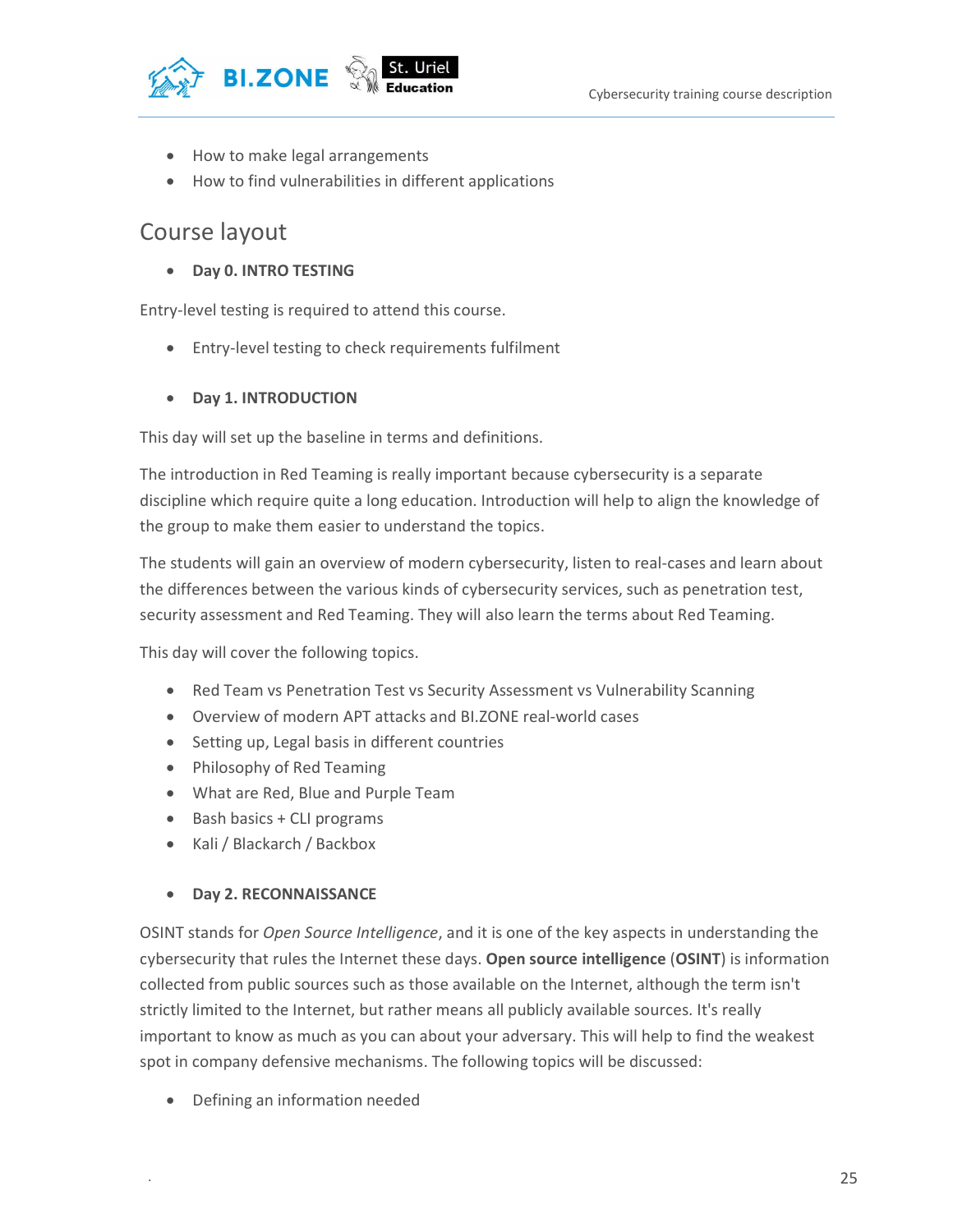

- External Reconnaissance
	- o Scope Discovery
		- Google dorks
		- Search engines techniques
		- Attack Surface platforms
	- o OSINT methods
	- o Active interaction
		- Spidering
		- Physical reconnaissance
		- Staff interaction techniques
- Real world examples of reconnaissance into successful attack
- Practical reconnaissance task for specific company
- Day 3. INITIAL ACCESS

This day will cover interaction with company networks, scan mechanisms, their types and where hide mechanisms will be explained. This topic is important due to high amount of sensitive resources usually available on the company's external network perimeter. This will give us a chance to find and exploit vulnerabilities and get access to internal network. External perimeter vulnerabilities may help us to extend attack surface and increase our chances of a successful attack.

- Scanning methods and tools in-depth
- Hiding behind proxies, cloud providers, VPNs, TOR, bulletproof service providers
- External Assessment Toolkit
- Vulnerability Exploitation
	- o Web Application Assessment
	- o Network Services Assessment
	- o Practical scanning and version enumeration task
- Day 4. SOCIAL ENGINEERING

Social engineering attacks are not only becoming more a common thorn in the side of enterprises, but they're also become increasingly sophisticated. Social engineering attacks typically involve some form of psychological manipulation, fooling otherwise unsuspecting users or employees into handing over confidential or sensitive data. Commonly, social engineering involves email or other communication that invokes urgency, fear, or similar emotions in the victim, leading the victim to promptly reveal sensitive information, click a malicious link, or open a malicious file. At this moment it's the most frequent way to get into the company perimeter, APT groups often use it in their attack.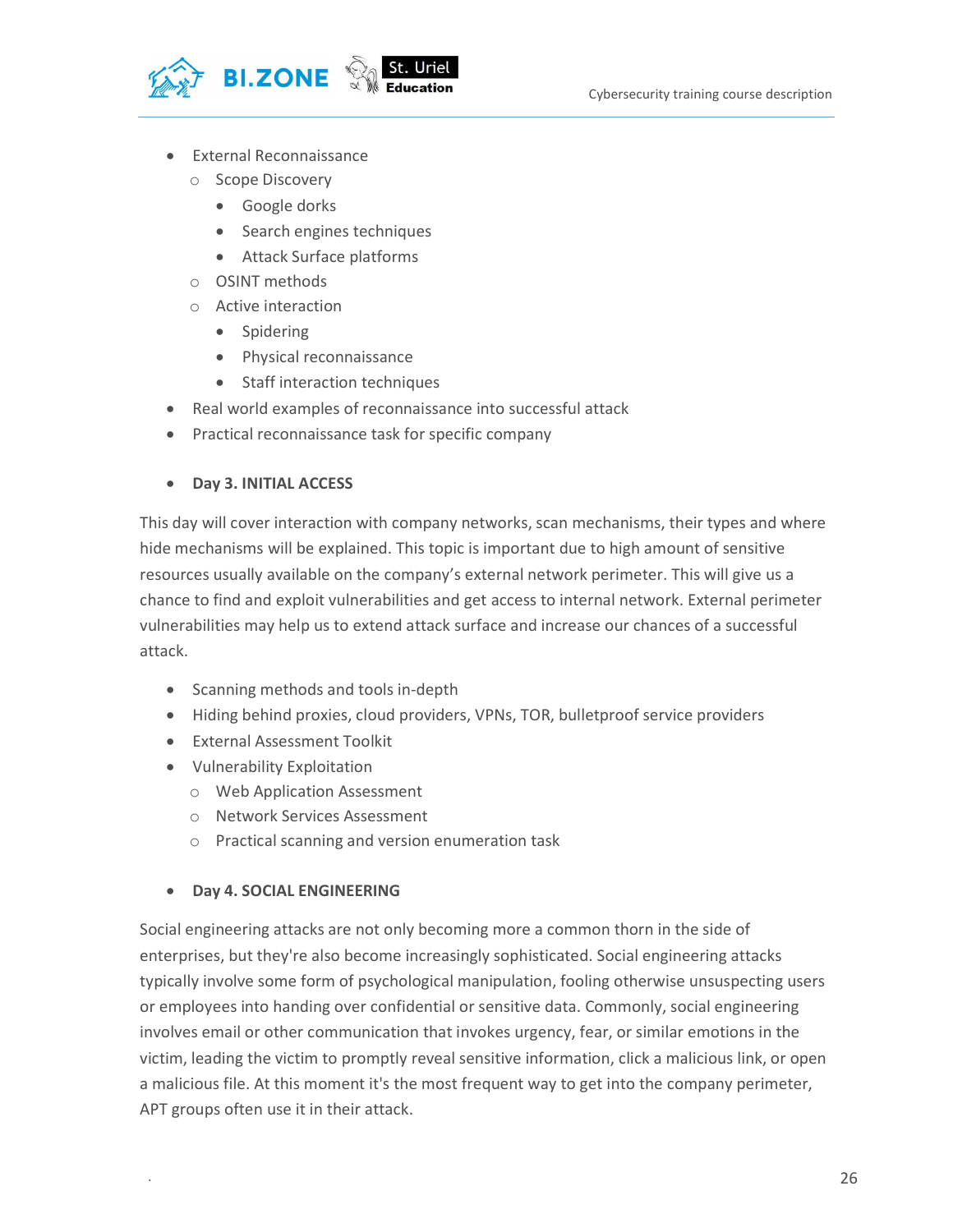

- Email phishing
- Voice phishing
- Going for an interview
- Real-world cases of successful phishing + whaling
- Real life phishing scenario demonstration with getting attack results

#### • Day 5. PAYLOADS - 1 (Advanced)

Payloads is the most sophisticated thing in getting access to the company resources. The requirements to the payloads are quite wide because they should run on every victim machine without crashing. During this day the students will know how to create a good payload, how to test it, how to check the environment of the victim and detect sandboxes. This course will cover the following topics:

- Toolset observation
- Macros, name juggling, .lnk, .url, .scf etc filesTypes of shell codes

#### Day 6. PAYLOADS CONCEALING - 2 (Advanced)

This topic will cover ways to bypass company defensive mechanisms such as AV, IDS, corporate proxies, HIDS and other. This includes covert channels and custom traffic encryption mechanisms. The students will study tools and methods of hiding from blue team to make a reallife highly effective Red Team operations. On this day the following topics will be covered:

- Tunneling techniques (DNS tunneling, gist)
- In-memory loading techniques
- Antivirus bypass testing
- Encoders and packers

#### Day 7. ATTACK DEVELOPMENT

This day will cover possible lateral movement during Red Team operation. Enterprise networks are enormous in size. It does not require the creation of your own attack management tools from scratch. There are different frameworks available for use during the attack. The most popular frameworks will be covered and explained. Also, the students will know how to write additional plugins for the frameworks. The following topics will be covered:

- Engagement management
	- o Metasploit Framework
	- o Cobalt Strike
	- o Powershell Empire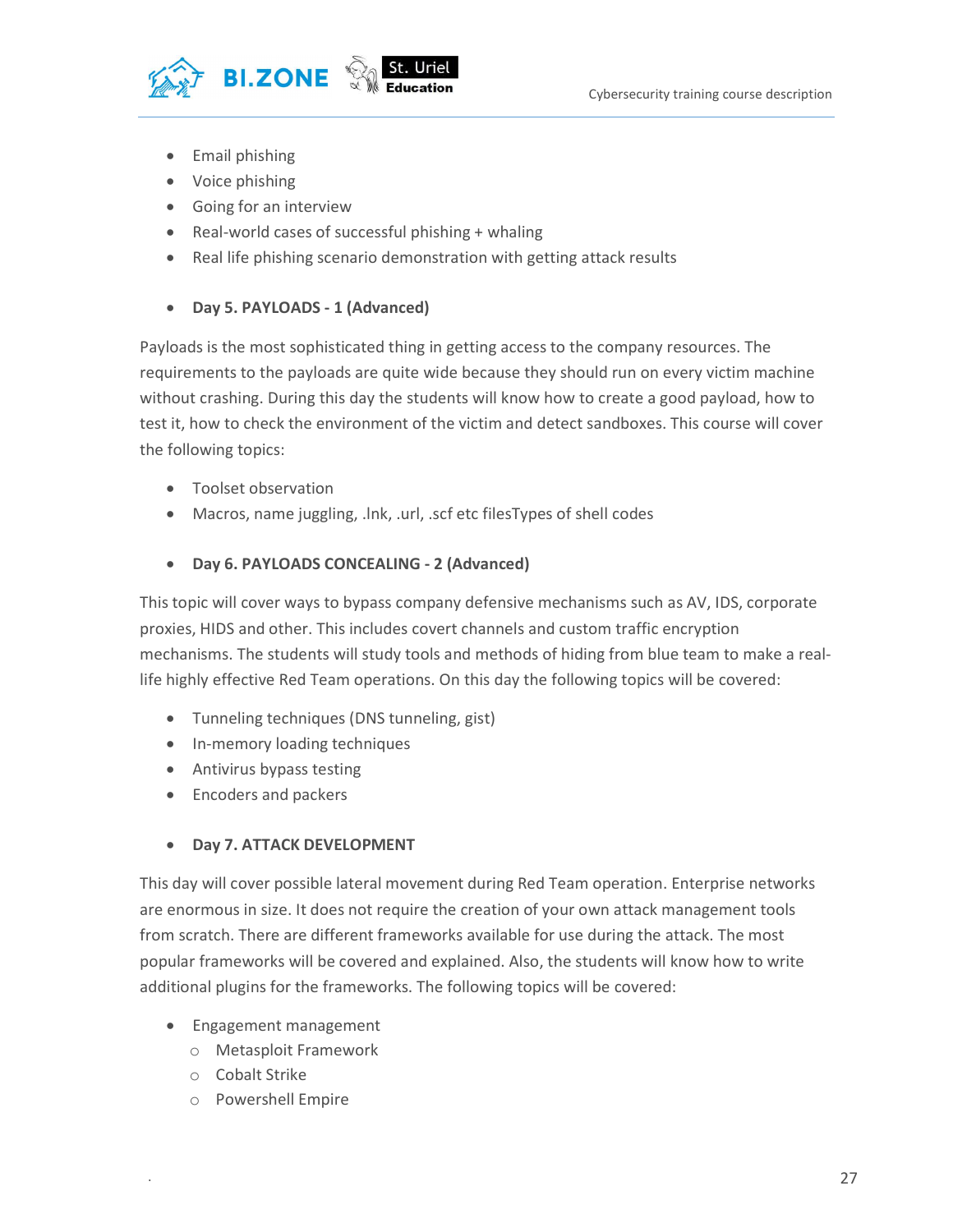

- Searching / patching / writing exploits
	- o Python basics for exploitation
	- o Exploit-db

#### Day 8. ACTIVE DIRECTORY AND NETWORK SECURITY

Active directory is the cornerstone of almost every company. That is why it is a prime target in virtually any attack, and attackers know just how crucial it is in their quest to find and steal what they are looking for. If an attacker has enough privileges in AD, they can get access to almost every information in the company. Kerberos is the authentication scheme used in AD. The deep knowledge of this scheme gives an advantage in developing attacks against corporate infrastructure. In addition, during the day, students will learn about attacks on popular network protocols. The following topics will be covered:

- CDP / DTP / STP
- DNS / DHCP
- NBTNS / LLMNR / WPAD + responder
- Active Directory popular attacks
- Attacks on Kerberos in-depth

#### Day 9. PRIVILEGE ESCALATION

Privilege Escalation consists of techniques that adversaries use to gain higher-level permissions on a system or network. Adversaries can often enter and explore a network with unprivileged access but require elevated permissions to follow through on their objectives. Common approaches are to take advantage of system weaknesses, misconfigurations, and vulnerabilities. The following topics will be covered during a day:

- Linux
- Windows
- Practical tasks on privilege escalation

#### Day 10. POST EXPLOITATION

The purpose of the Post-Exploitation phase is to determine the value of the machine compromised and to maintain control of the machine for later use. The value of the machine is determined by the sensitivity of the data stored on it and the machines usefulness in further compromising the network. During this day students will learn how to find the easiest ways to gather information in the host and get additional access with user-interaction or without. This part is really important due to the huge size of a corporate network. Successful post-exploitation leads to fulfilment of all the Red Team objectives.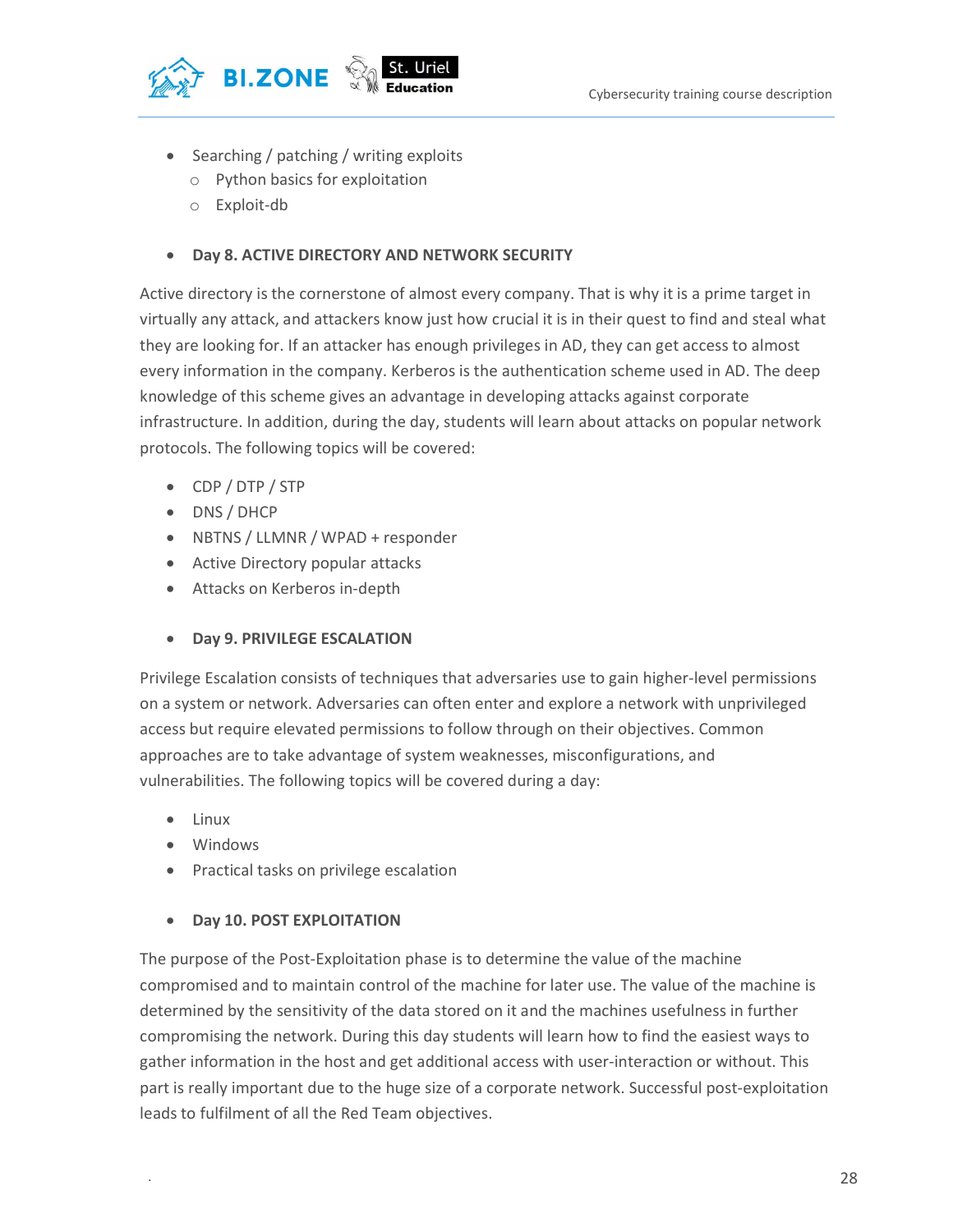

#### Non-technical post-exploitation

- keyloggers
- screengrabbers
- fakecreds
- Lazagne
- Executables spoof (putty)

Understanding target infrastructure

- Bloodhound
- Crackmapexec
- Pass-the-hash (+psexec)

#### Day 11. PERSISTENCE (Advanced)

Getting the persistence is a part of playing hide-and-seek against the Blue Team. It's really an art of hiding in the depth of operation system executable files, processes and logs. This day students will be exposed to the different approaches of hiding their payloads and getting really persistent access to victims' machines. The approaches will cover different architectures and operating systems:

- Windows
- $\bullet$  linux
- Network equipment

#### Day 12. LATERAL MOVEMENT

Lateral movement is a means to an end; a technique used to identify, gain access to and exfiltrate sensitive data. The students will know how to pivot through adversary network, how to hide from detection systems and how to find a right way into the corporate networks. The following topics will help to better understand network topology and its weakest parts:

- Pivoting methods
- Tools
- Understanding of and looking for patterns

#### Day 13. WIRELESS SECURITY

The usage of wireless network in corporate networks is drastically increased over past few years. The wireless network is one of the targets of potential attackers. During this day the students will study the most popular attacks on wireless network protocols. These attacks can give a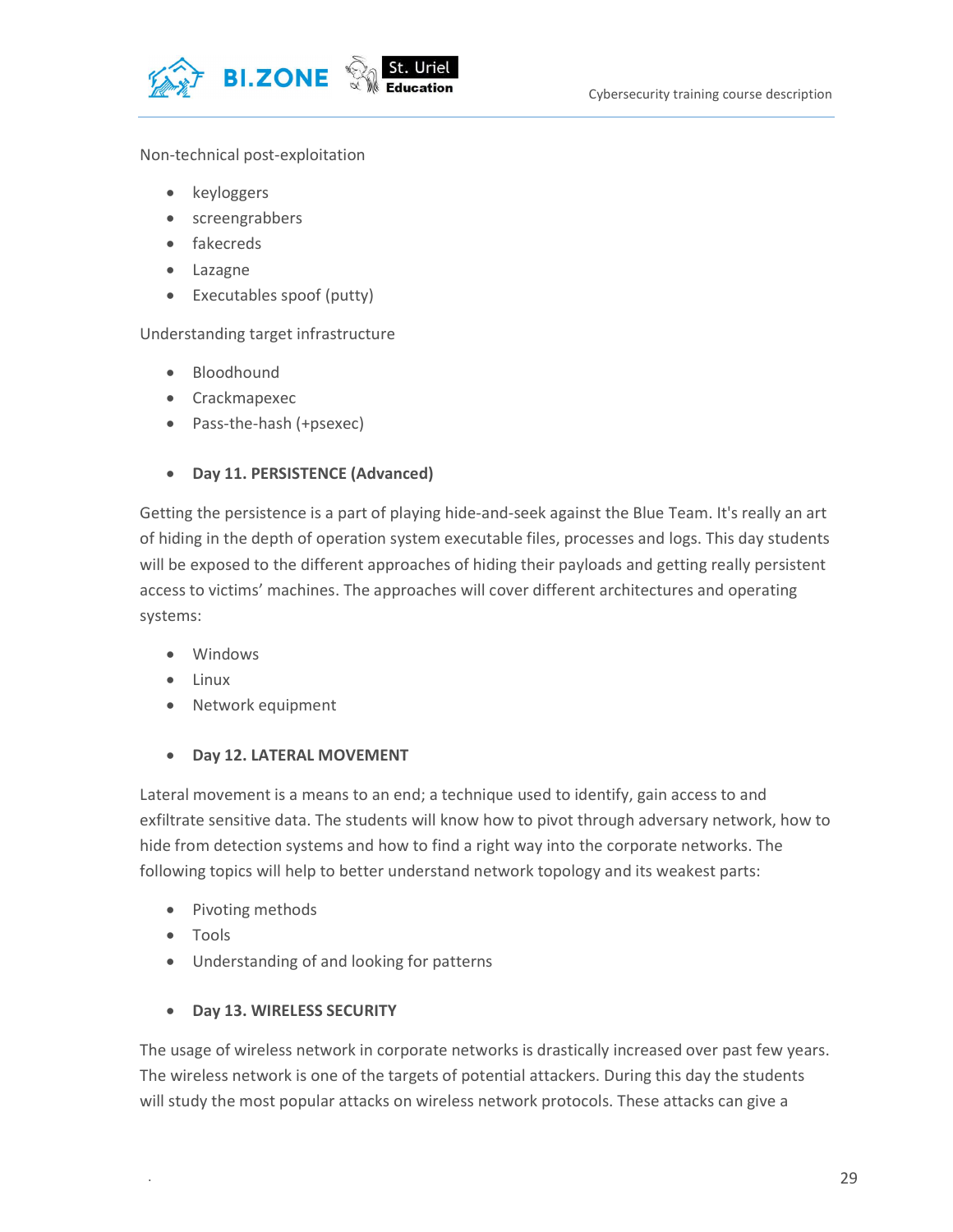

member of the Red Team access to the internal corporate network. The following topics will be covered:

- WEP
- WPA2-PSK
- WPA2-Enterprise
- Rogue Access Point
- ARP spoof wireless points

#### Day 14. ORGANISATIONAL QUESTIONS (Advanced)

Before engaging in Red Team operation it is crucial to discuss all the legal issues related to this topic. This day covers pre-engagement stages of Red Team operation, on-the-day communication with Purple and Blue Teams to maximise the efficiency of the project, followed by reporting after Red Team operation ceases. Also, we will discuss the proper infrastructure that the Red Team should have to perform successful attacks. The following topics will be covered:

- Communicating with the Blue Team
- Proper reporting
- Red Team infrastructure and team assessment
- House cleaning
- Day 15. Searching vulnerabilities (Advanced)

Fuzzing is a software testing technique, which basically consists of finding implementation bugs using malformed/semi-malformed data injection in an automated fashion. This is one of the ways to find and exploit new vulnerabilities. During this day students will learn how to fuzz application in a correct way using automated tools and how to identify one-day vulnerability. We will discuss real-life examples finding vulnerabilities in open-source software. The following topics will be covered:

- Fuzz testing
- **•** 1day vulnerabilities
- Searching for bugs in open source software

#### RELATED COURSES AND CERTIFICATIONS:

- $\bullet$  OSCP
- OSCE
- LPT
- GXPN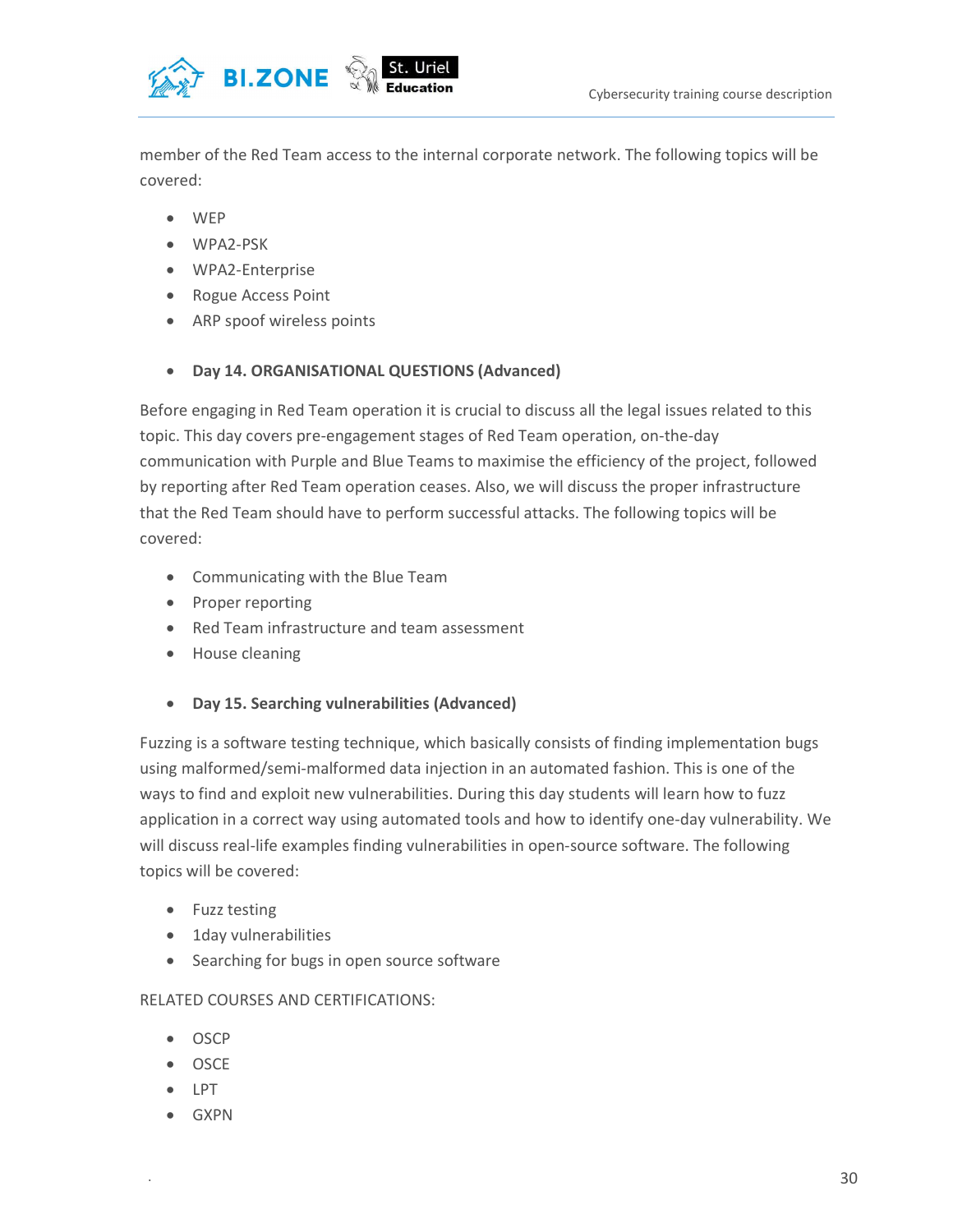



• GPEN

Courses:

- SANS SEC760
- SANS SEC564
- SPECTREOPS Red Team operation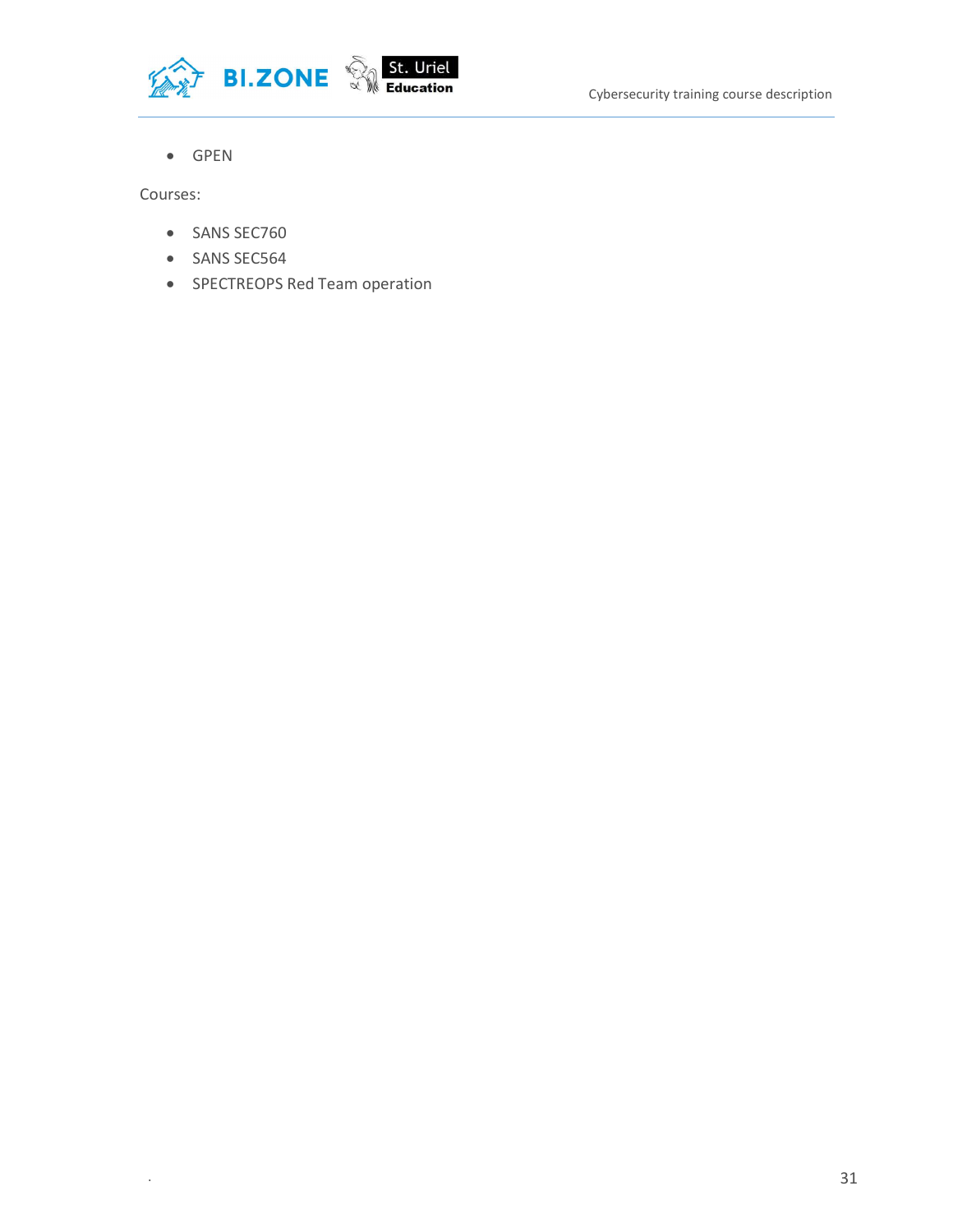

## IX. Web Application Security

## Description

Web application security course – a special course developed by BI.ZONE to share its knowledge in finding and exploiting vulnerabilities. Our specialists have daily experience in web application security analysis, which helps us to keep our techniques up-to-date. The course is aimed not only at vulnerability exploitation, but also at searching vulnerabilities and explaining how to protect web application against the risks of being exploited. That is why the course will be interesting to application developers and application security specialists.

### Prerequisites

Web application development skills. Basic cybersecurity knowledge

### Tools and technologies covered

- Historical approaches to web app security analysis
- Methodologies of web app analysis
- Classification of vulnerabilities
- Modern browser techs and protection measures
- Impact on exploitation of XSS vulnerabilities
- Exploitation of XSS vulnerabilities
- Frameworks for XSS exploitation
- Security measures against XSS
- Practice tasks on exploitation
- Client-Side Vulnerabilities \*-
- CSRF exploitation
- Open Redirect exploitation
- CSTI and JS hijacking exploitation
- Real cases of XSS auditor bypass
- **Browser technologies, such as CSP, SOP, etc**
- Real cases of exploitation
- Practice tasks on exploitation
- Server-side vulnerability classification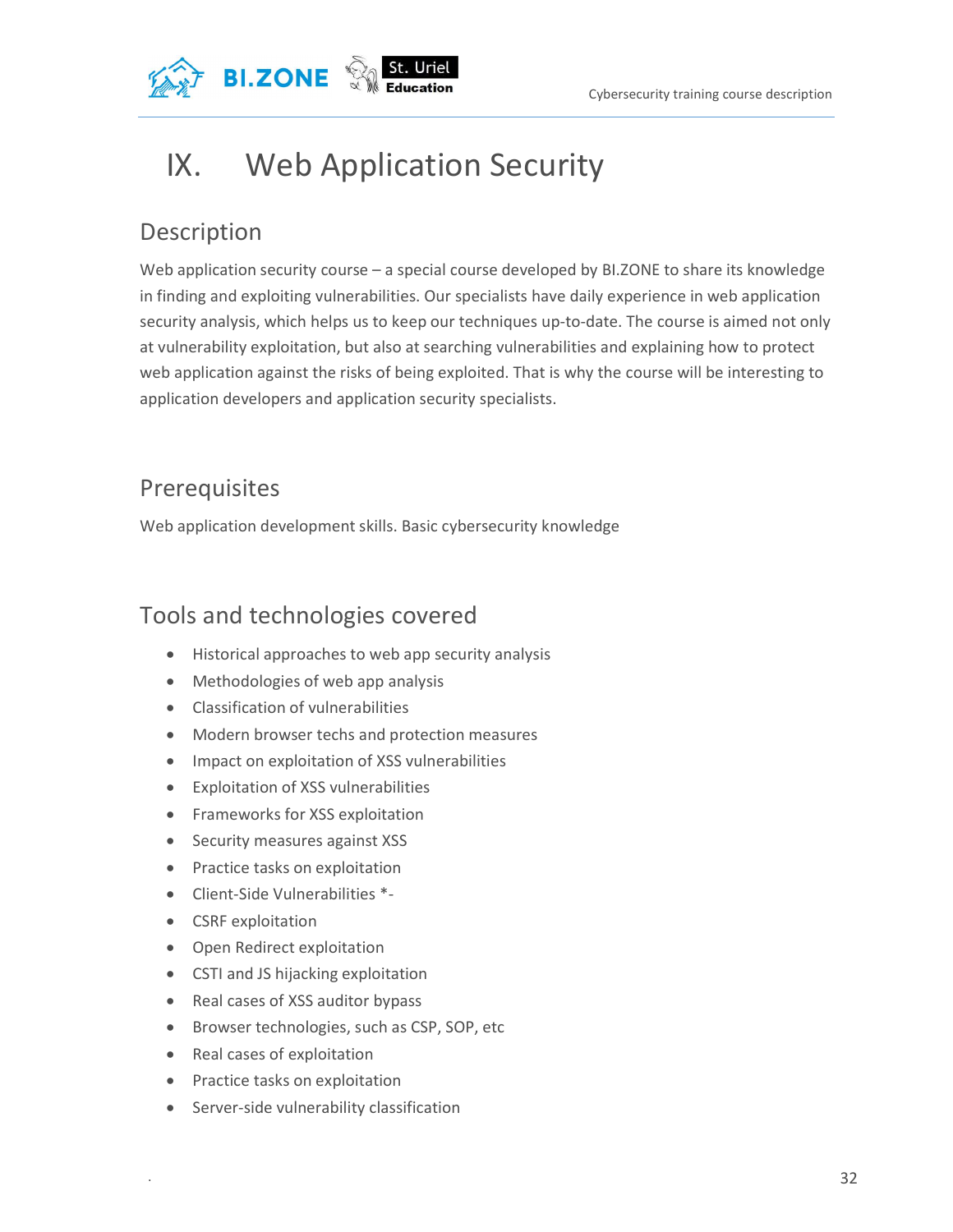

- Specific things on programming language and web server configuration using in vulnerability exploitation
- Typical vulnerabilities for programming languages
- SQL injection classification, how to find and exploit
- XXE injection, actual exploitation in 2019
- OS injections, CGI injections and many others
- Security measures to prevent exploitation of "injections"
- Practice on injections
- SSRF how to find and exploit
- Insecure deserialization in different programming languages
- Authentication vulnerabilities how to exploit and protect
- Insecure Direct Object Reference how to find exploit and mitigate
- Business logic vulnerabilities eternal flaws of web apps

#### Topics Covered:

- The bundle of tools for web app security analysis;
- Web application security analysis methodologies and approaches;
- Vulnerability classification;
- The nature of web app vulnerabilities;
- The measures should be applied during development to keep web apps secure;
- The real-life cases of penetration;

#### Acquired skills and knowledge:

- Conduct web application security assessment;
- Detect web application vulnerabilities;
- Exploit web app vulnerabilities using automated tool;
- Exploit web app vulnerabilities manually;
- Fix vulnerabilities and mitigate risk of vulnerabilities being exploited.

#### Course layout

 $\bullet$  Day 1: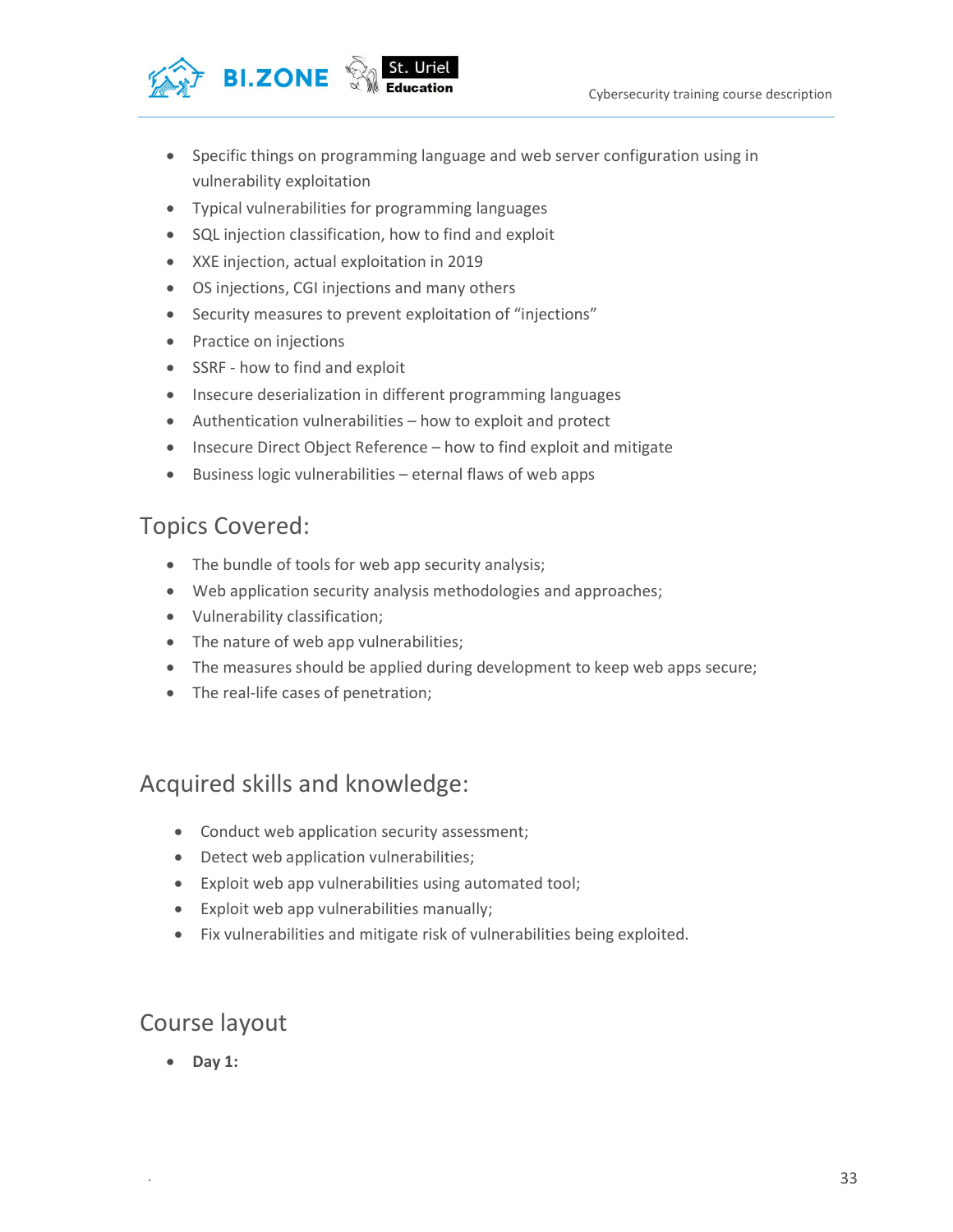

Understanding the attacker's perspective is key to successful web application penetration testing. The course begins by thoroughly examining web technology, including protocols, languages, clients, and server architectures, from the attacker's perspective. We also examine different authentication systems, including Basic, Digest, Forms, and Windows Integrated authentication, and discuss how servers use them and attackers abuse them. After authentication, we analyse the importance of encryption and HTTPS.

We then turn to the four steps that make up our process for conducting web application penetration tests: reconnaissance, mapping, discovery, and exploitation. On the first day, we review the fundamental principles of each phase and discuss how penetration testers can use them together as a cyclical in-depth attack process. We then cover the types of penetration testing and what pieces need to be part of a thorough, high-value pentest report. To round off the day, we will explore aspects of a vulnerable web application using Burp Suite.

 $\bullet$  Day 2

The second day begins with the reconnaissance and mapping phases of a web app penetration test. Reconnaissance includes gathering publicly available information regarding the target application and organisation, identifying the machines that support our target application, and building a profile of each server, including the operating system, specific software, and configuration. The discussion is underscored through several practical, hands-on labs in which we conduct reconnaissance against in-class targets.

In the mapping phase, we build a map or diagram of the application's pages and features. This phase involves identifying the components, analysing the relationship between them, and determining how the pieces work together. We often discover configuration flaws in web application infrastructure components during the mapping phase. We then dive deep into spidering/crawling web applications. Spidering represents a vital part of both the mapping phase and the overall penetration test.

• Day 3

This section continues to explore our methodology with the discovery phase. We build on the information identified during the mapping phase, exploring methods to find and verify vulnerabilities within the application. Students also begin to explore the interactions between the various vulnerabilities.

This day we dive deep into vital manual testing techniques for vulnerability discovery. To facilitate manual testing, we kick off the day with an introduction to Python and a hands-on lab working with it.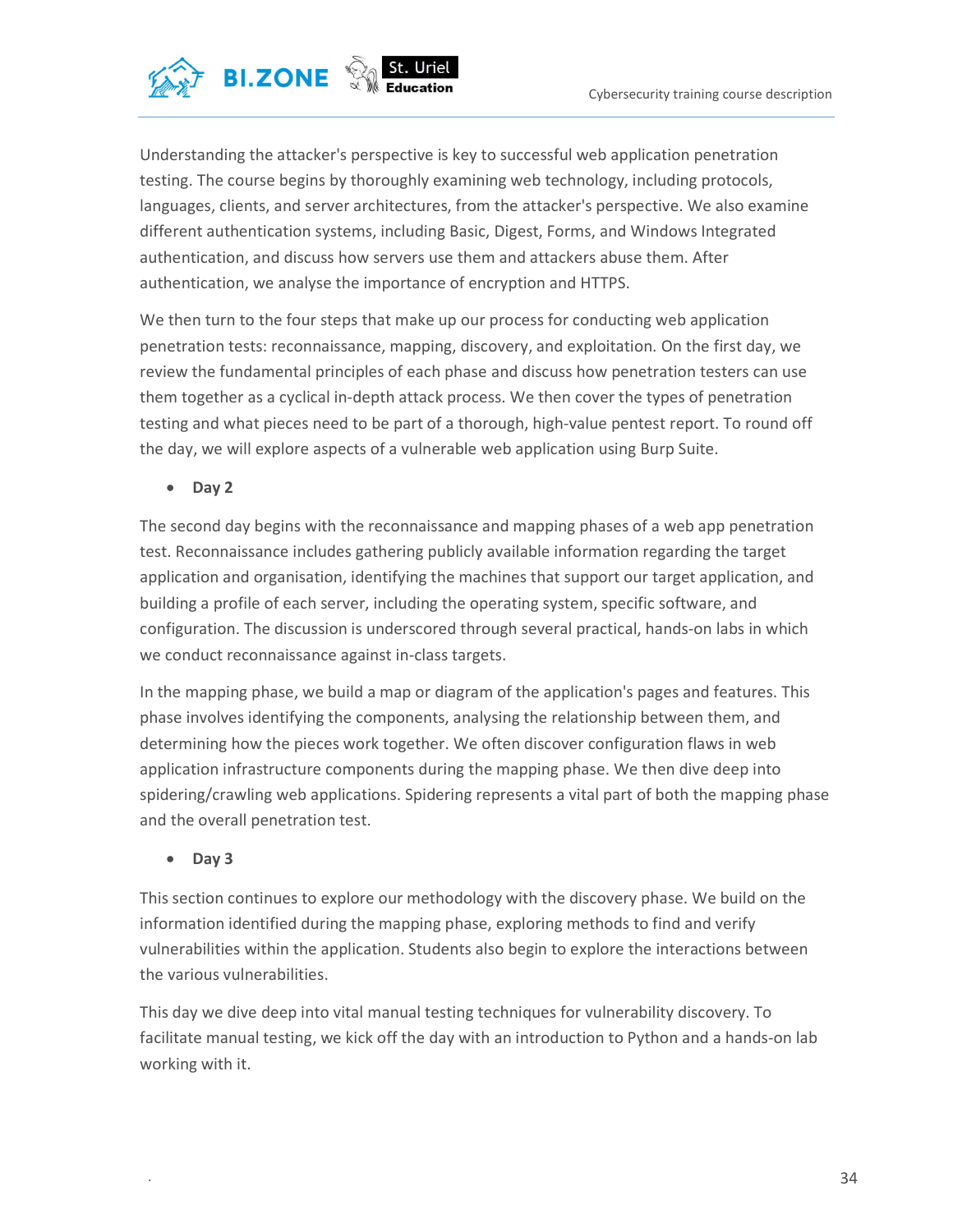

In addition to custom scripts, we focus on developing in-depth knowledge of interception proxies for web application vulnerability discovery. A highlight of the day involves spending significant time working with server-side vulnerabilities such as sqlI, OS command injection, xxe, ssti for different frameworks.

Throughout the discovery phase, we will explore both manual and automated methods of discovering vulnerabilities within applications and discuss the circumstances under which each is appropriate.

 $\bullet$  Day 4

Students continue exploring the discovery phase of the methodology. We cover methods to discover key vulnerabilities within web applications, like client-side vulnerabilities such as open redirect, different types of xss and others. Manual discovery methods are employed during hands-on labs.

After detailing the various vulnerabilities and manual discovery methods, day four concludes with a review of various automated web application vulnerability scanners, to complement our previous coverage of manual techniques with scripting, ZAP, and the Burp Suite.

 $\bullet$  Day 5

On the fifth day, we launch actual exploits against real-world applications, building on the previous three steps, expanding our foothold within the application, and extending it to the network on which it resides. As penetration testers, we specifically focus on ways to leverage previously discovered vulnerabilities to gain further access, highlighting the cyclical nature of the four-step attack methodology.

During our exploitation phase, we expand our use of tools such as ZAP and the Burp Suite, and complement them with further use of sqlmap, BeEF, the Browser Exploitation Framework, and Metasploit to help craft exploits against various web applications. We launch SQL injection, Cross-Site Scripting (XSS), and Cross-Site Request Forgery attacks, amongst others. In class we exploit these flaws to perform data theft, hijack sessions, steal passwords, obtain shells, pivot against connected networks, and much more. Through various forms of exploitation, the students gain a keen understanding of the potential business impact of these flaws to an organisation.

Day 6 and Day 7

Day 6 and 7 consists of large practical exercises providing students with an opportunity to wield their newly developed or further honed skills to answer questions, complete missions, and exfiltrate data, applying skills gained throughout the course. The style of challenge and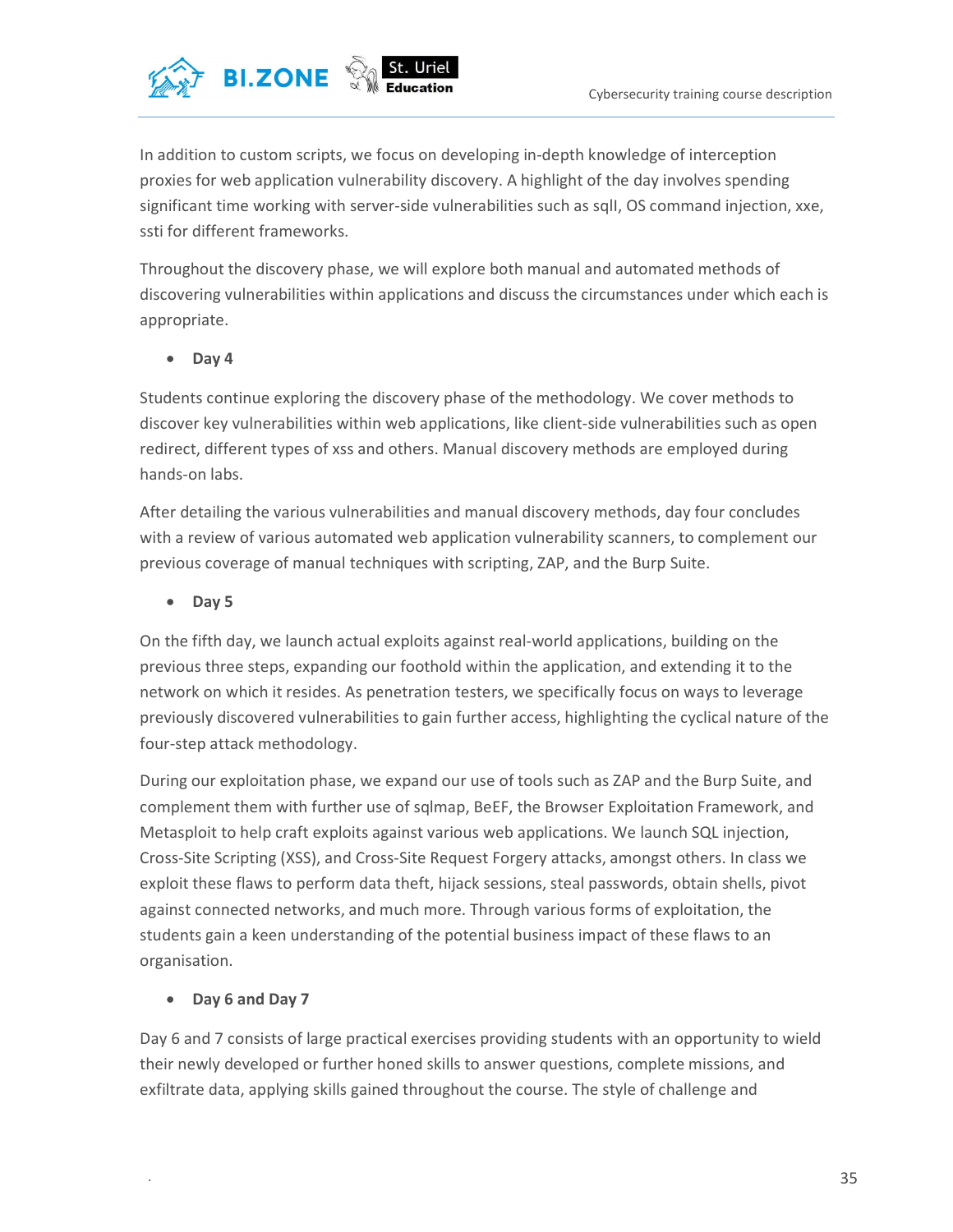

integrated hint system allows students of various skill levels to both enjoy a game environment and solidify the skills learned in class.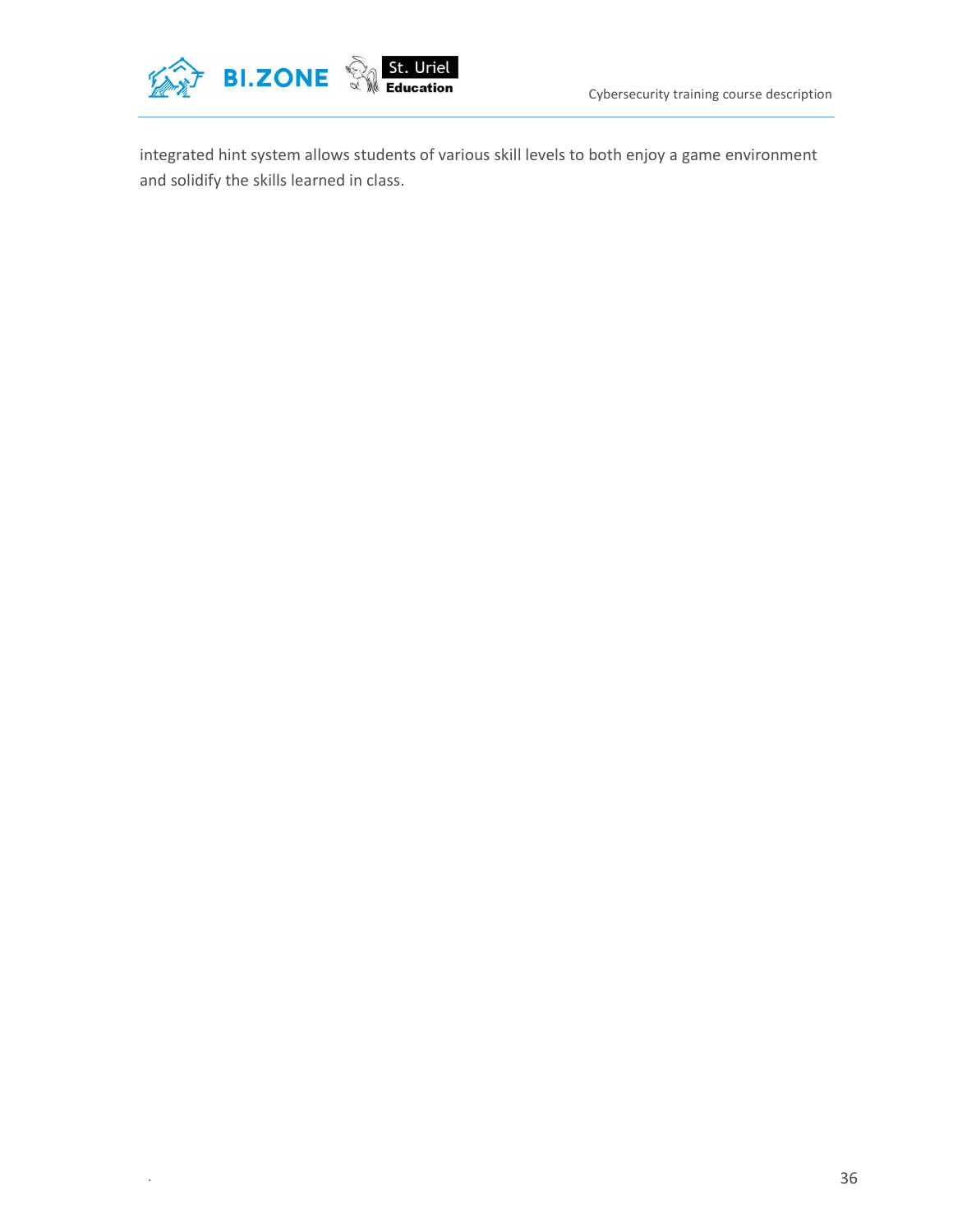

## X. Basic Penetration Testing

## Description

Special course developed by BI.ZONE specialists to share knowledge in finding and exploitation of vulnerabilities in different systems, teaching scanning, enumeration, exploitation techniques.

## Prerequisites

Attendees are expected to have a working knowledge of TCP/IP, understand the differences between cryptographic routines such as DES, AES, and MD5, and have a basic knowledge of the Windows and Linux command lines before they come to class. Python and BurpSuite basic knowledge.

## Topics and Technologies Covered

- Goals of reconnaissance
	- o Active/passive reconnaissance
	- o Reconnaissance tools
	- o Search engines. Dorks
	- o IPs and subnets
	- o Domains and subdomains
	- o Scanning methodology
	- o Network technologies
	- o OSI model
	- o Common network protocols
	- o Scanning tools
- Enumeration
	- o LDAP
	- o SNMP
	- o NETBIOS
	- o SMTP
	- o NTP
	- o DNS
- Exploitation frameworks
	- o Public and private exploits
	- o Shells Privilege escalation
	- o Persistence Social engineering
	- o MitM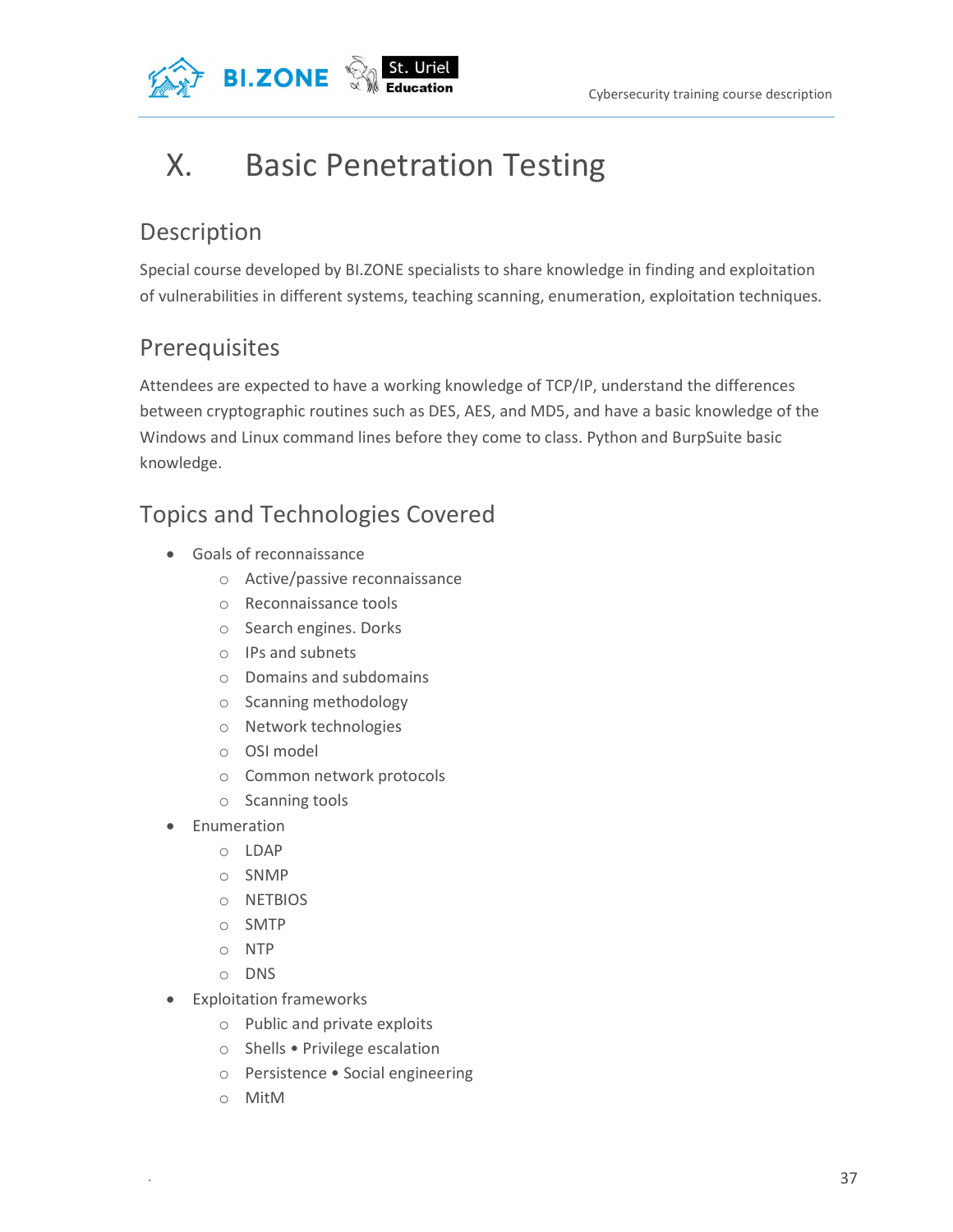

- Known attacks on low-level protocols
	- o DHCP
	- o ARP
	- o DNS
	- o Traffic interception tools
	- o IDS, IPS, Firewalls
	- o Wireless networks attacks
- Client-Side Vulnerabilities
	- o XSS
	- o CSRF
	- o Clickjacking
- **•** Server-Side Vulnerabilities
	- o SQL injection
	- o XXE
	- o OS command injections

### Acquired skills and knowledge

Upon completion, the students will have the capacity to:

- Utilise the Nmap scanning tool to conduct comprehensive network sweeps, port scans, Operating System fingerprinting, and version scanning to develop a map of target environments along with using NMAP scripting engine
- Configure and launch the vulnerability scanner so that it discovers vulnerabilities through both authenticated and unauthenticated scans in a safe manner, and customize the output from such tools to represent the business risk to the organization
- Perform penetration testing using Netcat and the Scapy packet crafting tools
- Utilise the Windows and Linux command lines to extract valuable data
- Familiarise yourself with Metasploit exploitation tool to scan, exploit, and then pivot through a target environment in-depth
- Learn to perform password attacks including automated password guessing (while avoiding account lockout), traditional password cracking, rainbow table password cracking, and pass-the-hash attacks
- Manually exploit Cross-Site Request Forgery, Cross-Site Scripting, Command Injection, and SQL injection attacks to determine the business risks faced by an organization

#### Course layout

• Day 1

Day one starts with knowledge on how to create penetration testing infrastructure that includes all the hardware, software, network infrastructure, and tools you will need to conduct great penetration tests, with specific low-cost recommendations for your arsenal. There is also a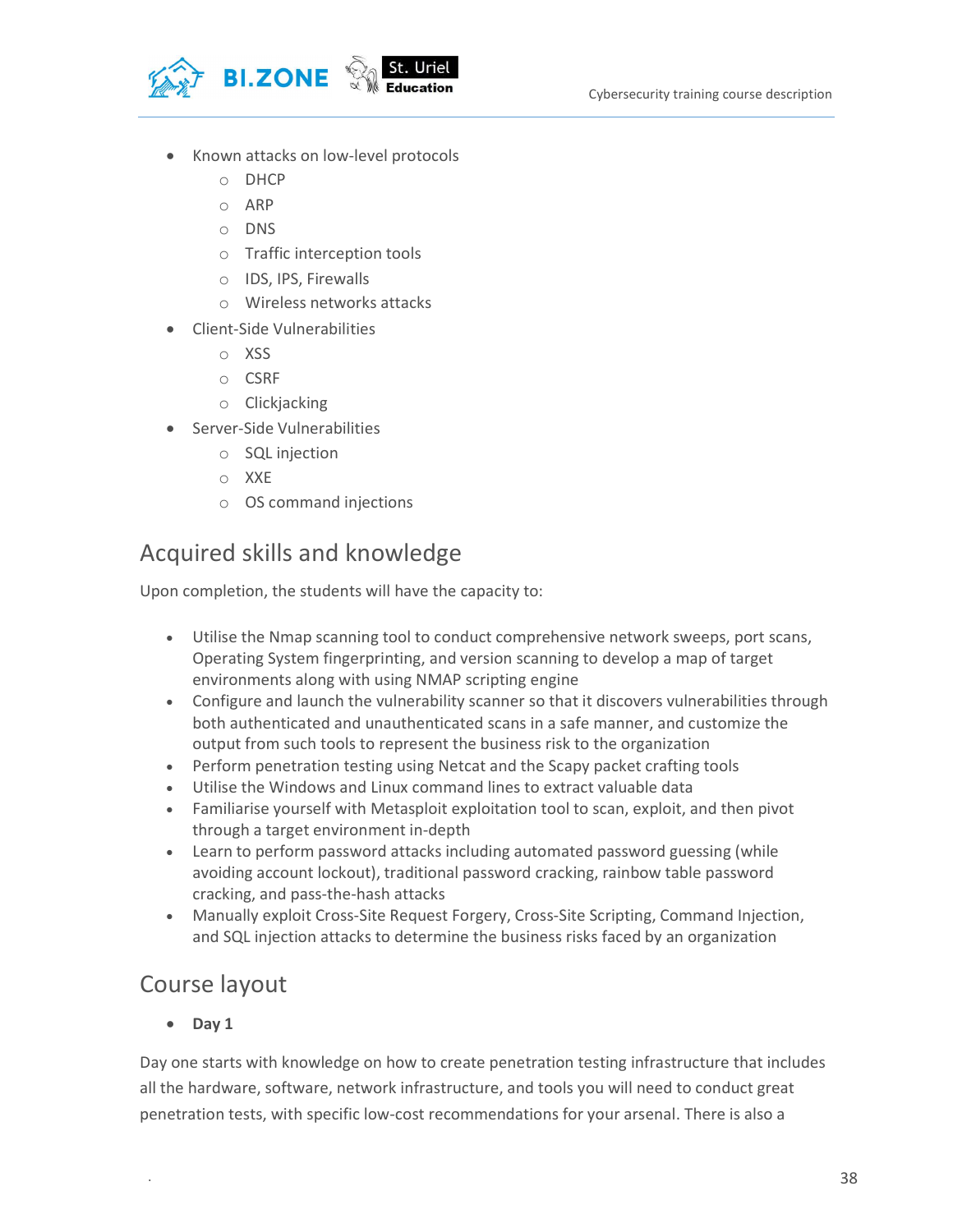

significant recon portion of a penetration test, covering the latest tools and techniques, including hands-on document metadata analysis to pull sensitive data.

#### • Day 2

Day 2 is about scanning tools freely available today and run them in numerous hands-on labs to help hammer home the most effective way to use each tool. We will also conduct a deep dive into some of the most useful tools available to pen testers today for formulating packets: Scapy and Netcat.

#### Day 3

Day 3 covers different exploits that penetration testers use to compromise target machines, including client-side exploits, service-side exploits, and local privilege escalation. Knowledge about frameworks like Metasploit and Meterpreter is extensively presented to audience. Antivirus evasion techniques are trained, as well as methods for pivoting in infrastructure.

• Day 4

Day 4 covers post-exploitation, gathering information from compromised machines and pivoting to other systems in your scope. Including Windows command line skills in-depth, including PowerShell's awesome abilities for post-exploitation. We will be looking at how we can leverage malicious services and the incredible WMIC toolset to access and pivot through a target organisation including mimikatz, msfconsile and Metasploit in-depth

• Day 5

John the Ripper/Cain tools used for password cracking on Day 5 along with Rainbow-Tables attacks and "pass-the-hash" attacks, leveraging Metasploit, the Meterpreter, and more. Day 5 finishes with web application pen testing, including methods like cross-site scripting (XSS), crosssite request forgery (XSRF), command injection, and SQL injection flaws in applications such as online banking, blog sites, and more.

Day 6 and Day 7

Day 6 and 7 consists of large practical exercise in penetration testing. In the series of progressively harder tasks students will be recovering "flags" signifying sensitive data located inside apps or in surrounding infrastructure.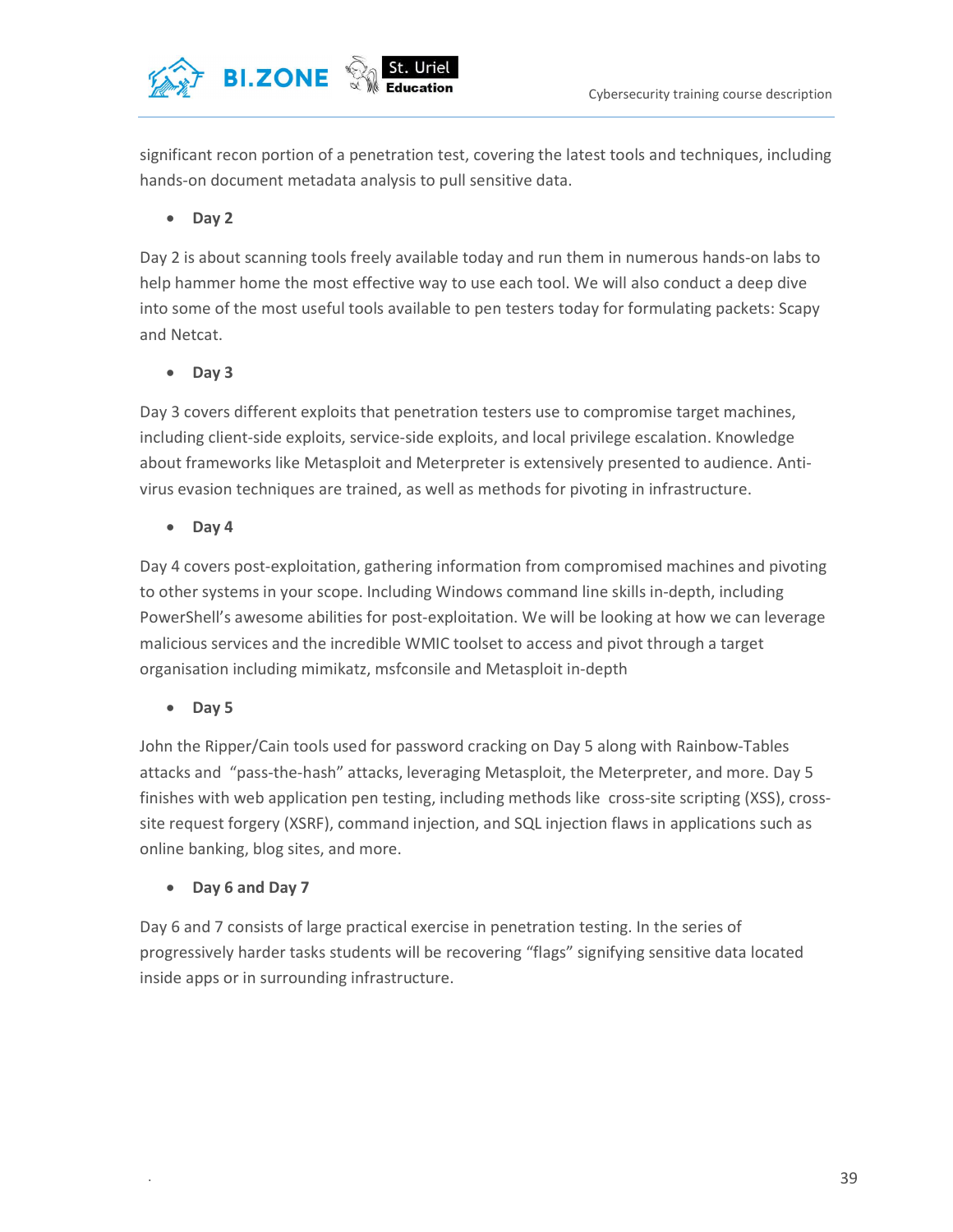

## BI.ZONE Penetration testing team

### Anton Prokhorov — Lead penetration testing specialist.

Anton has extensive experience in web and mobile application security analysis.projects Qualifications: NRNU MEPhI, Automated Information Systems Security (05.10.03). Work experience:

- BI.ZONE Lead testing specialist.
- CryptoPro LLC Engineering analyst.
- GlavNIVTs Software developer.

#### Certification:

- Offensive Security Certified Professional (OSCP).
- GIAC Mobile Device Security Analyst (GMOB).

#### CTF-competitions:

- No cON Name CTF 2014 (BalalaikaCr3w)  $-1^{st}$  place.
- Volga CTF 2014 (BalalaikaCr3w)  $-1$ <sup>st</sup> place.
- Positive Hack Days CTF 2014 (BalalaikaCr3w)  $-3$ <sup>rd</sup> place.

#### Igor Motroni — Senior testing analyst

More than 5-years' experience in the field of offensive information security, taking part in projects on penetration testing, security analysis of systems of varying complexity, as well as advisory and consulting in the field of secure systems building.

Qualifications: NRNU MEPhI, Integrated Automated Information Systems Security, Department of Cryptology and Discrete Mathematics.

#### Work experience:

PWC (Jul 2016 - May 2017) – Consultant at Risk Assurance Services

Atlas НТЦ (Feb 2014 - Jun 2017) – Head information security specialist

Informzaschita (May 2017 - Jun 2019) – Lead security analysis expert

BI.ZONE (Jun 2019 - present) – Senior application security testing analyst

#### Certification: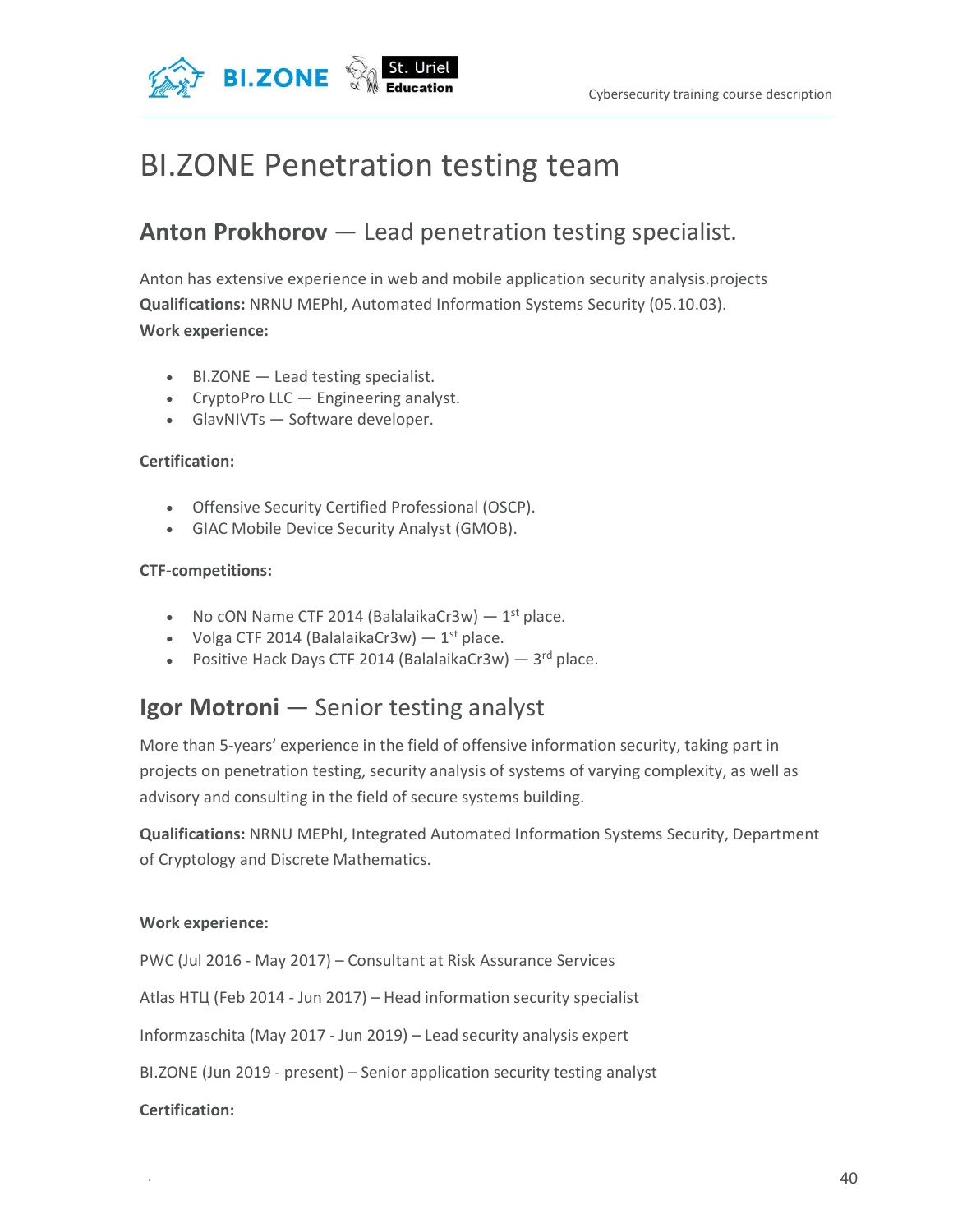

**OSCP** 

**CEH** CRT

## Pavel Zagumennov — Penetration testing specialist

Pavel has extensive experience working on the side of the customer as an engineer and information security specialist, including experience in implementing, operating and maintaining information security assets. He has competencies in external and internal penetration testing, management of information security assets, and the conduct of sociotechnical testing.

Qualifications: NRNU MEPhI, Automated Information Systems Security.

#### Work experience:

- BI.ZONE Penetration tester
- Sberbank CIB Security specialist, Senior Security specialist
- A-Security Security engineer
- IBM RCIS Network Engineering intern

#### Certification:

- **OSCP**
- CCNA R&S

### Alexey Kuznetsov — Head of Application Security

Education:

NRNU "MEPhI", Department of "Cryptology and Discrete Mathematics", specialty "Integrated support of information security of automated systems."

Experience:

Alexey has more than 6 years of experience in the field of information security, 5 of which involved engaging in penetration testing projects. Before becoming head of the department, he worked as a testing specialist at BI.ZONE, a senior consultant at PwC and a developer of security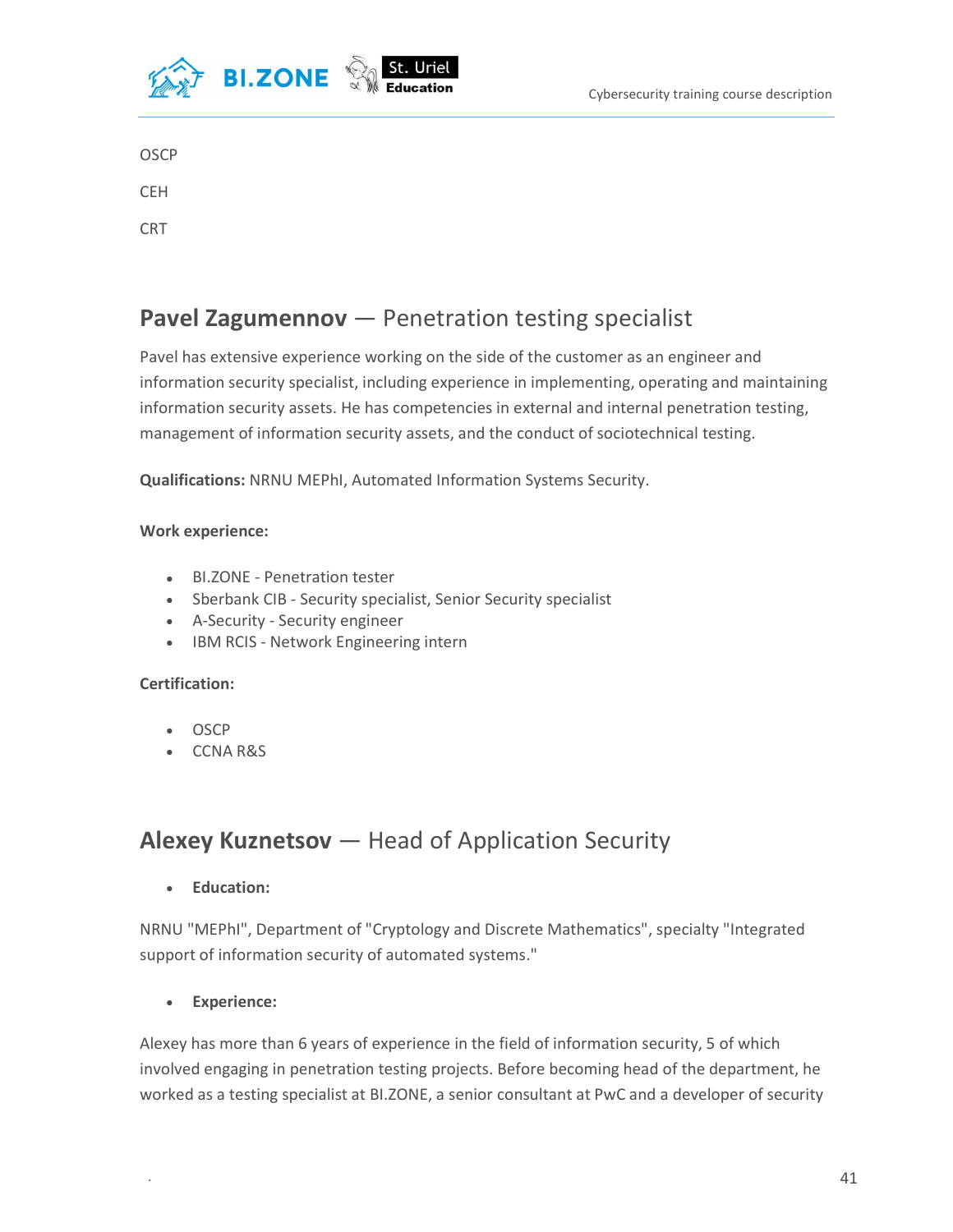

tools at FSUE NTC Atlas and FSUE GlavNIVTS. Alexey has experience in designing and developing tools using hardware virtualisation technology, source code analysis in large industrial projects. His professional interests include the development of new approaches to the analysis of application security, the security of IoT devices, connected cars, smart city and others.

- $\circ$  BI.ZONE Head of Application Security;
- o PwC Senior Consultant of Cybersecurity department;
- $\circ$  FSUE NTC Atlas  $-$  Head Information Security Specialist;
- o FSUE GlavNIVTS Software Engineer.
- Additional Information:
	- o Offensive Security Certified Professional (OSCP).
	- o CTF-competitions:
		- **PHD2018 Met3rHacker (https://habr.com/company/pt/blog/414557/)** 1 place;
		- VolgaCTF2017 (https://ctftime.org/event/473) team "BI.ZONE" 1 place;
		- PHD2017 Standoff (http://2017.phdays.com/standoff/leaders/) team "BI.ZONE" — 2 place;
		- $\blacksquare$  PHD2016 (CAN4ALL)  $-$  2 place;
		- CTFZone  $2016 3$  place;
		- $\blacksquare$  Moscow CTF 2016  $-$  3 place;
		- Volga CTF  $2015 5$  place.

#### Vladislav Lazarev - Head of Penetration Testing

#### Experience:

- Conducted penetration testing
- Conducted web app security analysis
- Conducted corporate infrastructure security analysis
- Conducted security assessment of banking infrastructure
- BI.ZONE Head of Penetration Tester;
- FSUE NTC Atlas Head Information Security Specialist;

#### Certifications:

- (ISC)² Certified Information Systems Security Professional (CISSP)
- Offensive Security Certified Professional (OSCP)
- EC-Council Licensed Penetration Tester Master (LPT)
- SWIFT Security Bootcamp.

#### CTF-competitions:

• PHDays2018 HackBattle  $-1$  place.